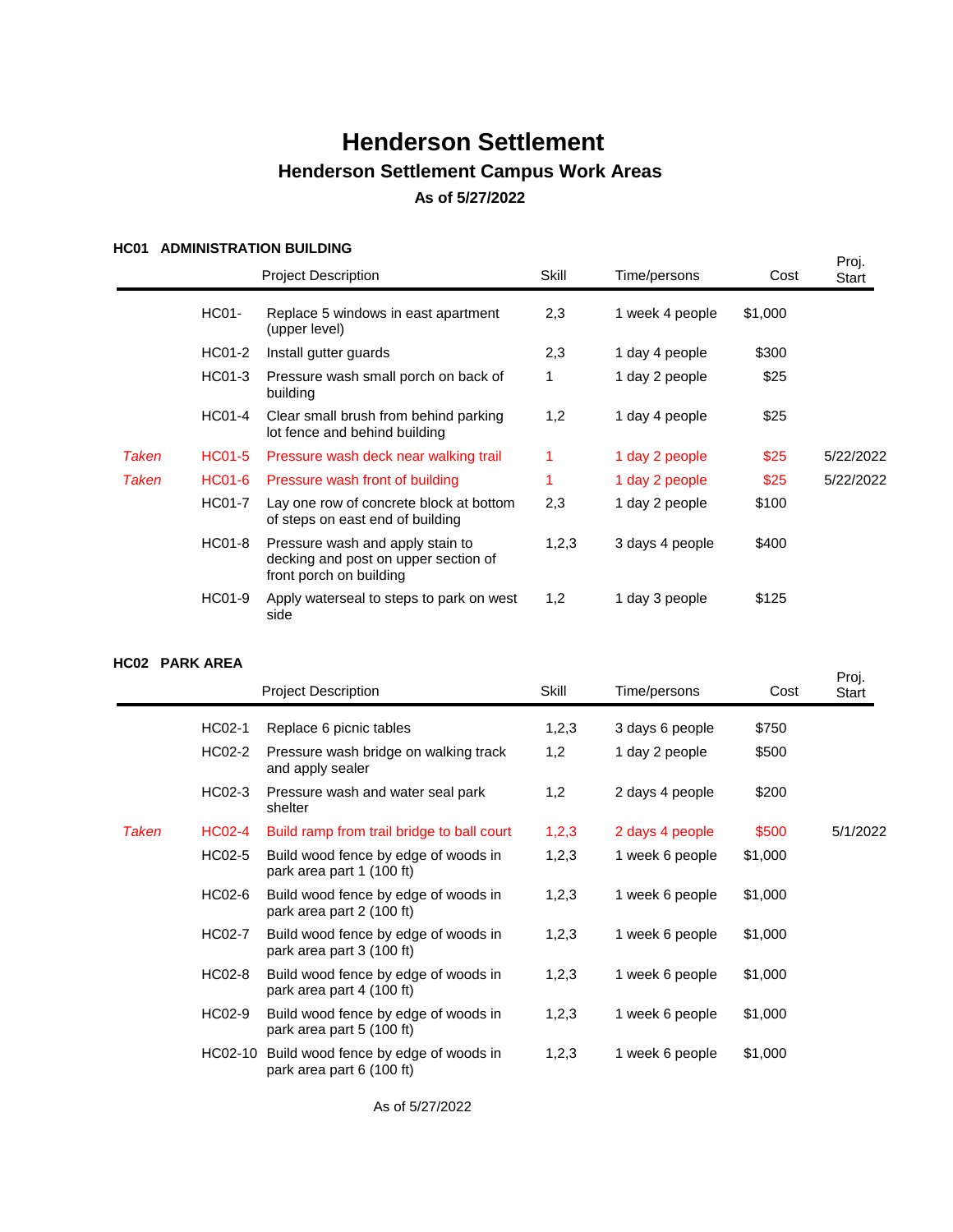## **HC02 PARK AREA**

|              |                   | <b>Project Description</b>                                                                       | Skill          | Time/persons    | Cost    | Proj.<br><b>Start</b> |
|--------------|-------------------|--------------------------------------------------------------------------------------------------|----------------|-----------------|---------|-----------------------|
|              | HC02-11           | Build wood fence by edge of woods in<br>park area part 7 (100 ft)                                | 1,2,3          | 1 week 6 people | \$1,000 |                       |
| <b>HC05</b>  | <b>HOPE HOUSE</b> |                                                                                                  |                |                 |         | Proj.                 |
|              |                   | <b>Project Description</b>                                                                       | Skill          | Time/persons    | Cost    | Start                 |
|              | HC05-             | Remove ceiling tile and install sheetrock<br>to back bedroom ceiling add mud, sand,<br>and tape  | 1,2,3          | 3 days 3 people | \$250   |                       |
|              | HC05-1            | Install gutter guards                                                                            | 2,3            | 1 day 4 people  | \$300   |                       |
| <b>Taken</b> | <b>HC05-2</b>     | Replace exterior basement door                                                                   | 2,3            | 1 day 3 people  | \$250   | 4/3/2022              |
|              | HC05-3            | Remove ceiling tile and install sheetrock<br>to kitchen ceiling and mud, sand, and<br>paint      | 1,2,3          | 3 days 3 people | \$250   |                       |
|              | HC05-4            | Remove ceiling tile and install sheetrock<br>to back bedroom ceiling and mud, sand,<br>and paint | 1,2,3          | 2 days 3 people | \$250   |                       |
| <b>Taken</b> | <b>HC05-5</b>     | Replace 2 medicine cabinets and lights                                                           | $\overline{2}$ | 1 day 2 people  | \$350   | 10/2/2022             |
| Taken        | <b>HC05-6</b>     | Paint interior walls and doors throughout<br>house                                               | 1,2            | 3 days 4 people | \$400   | 10/2/2022             |

### **HC07 EVANS HOUSE**

| vv r | 67000 11VVVL  |                                                                                |       |                 |         | Proj. |
|------|---------------|--------------------------------------------------------------------------------|-------|-----------------|---------|-------|
|      |               | <b>Project Description</b>                                                     | Skill | Time/persons    | Cost    | Start |
|      | HC07-1        | Remove carpet in 2nd bedroom and<br>apply laminate flooring                    | 1,2,3 | 3 days 3 people | \$600   |       |
|      | HC07-2        | Replace vinyl floor sheeting in living<br>room                                 | 1,2,3 | 1 day 3 people  | \$400   |       |
|      | HC07-3        | Apply furring strips and metal roofing<br>over shingles on half of roof        | 1,2,3 | 1 week 8 people | \$1,800 |       |
|      | HC07-4        | Apply furring strips and metal roofing<br>over shingles on second half of roof | 1,2,3 | 1 week 8 people | \$1,800 |       |
|      | HC07-5        | Pressure wash and water seal shelter                                           | 1,2   | 2 days 4 people | \$200   |       |
|      | HC07-6        | Pressure wash exterior of house                                                | 1,2   | 2 days 3 people | \$50    |       |
|      | HC07-7        | Replace back exterior door on house                                            | 2,3   | 1 day 2 people  | \$250   |       |
|      | <b>HC07-8</b> | Build small roof over side deck                                                | 1,2,3 | 2 days 4 people | \$600   |       |
|      |               |                                                                                |       |                 |         |       |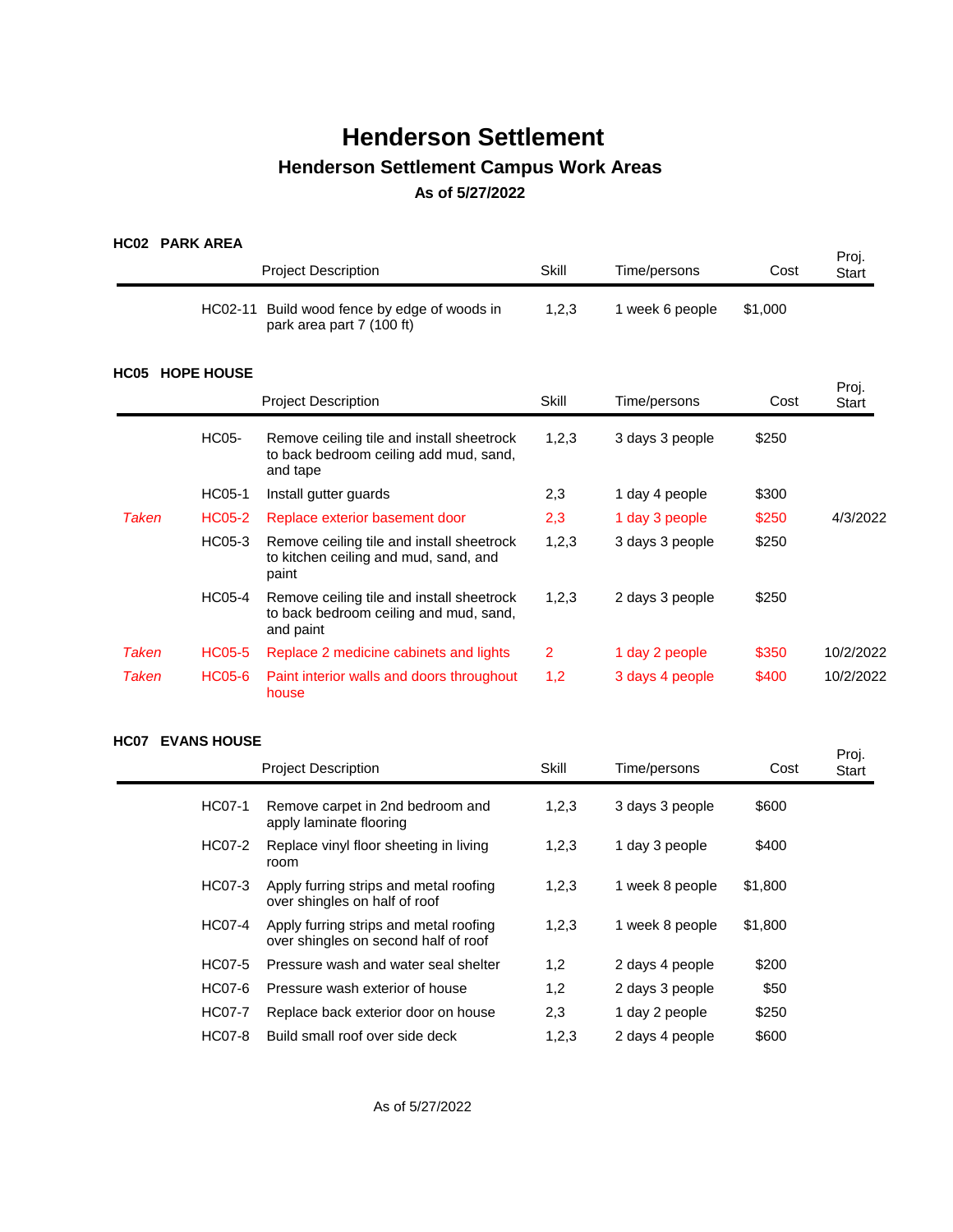### **HC08 PARTIN HOUSE - YOUTH CENTER**

|              |               | NGU PARIN NGUSE - IGUIN GENIER<br><b>Project Description</b>              | Skill   | Time/persons    | Cost    | Proj.<br>Start |
|--------------|---------------|---------------------------------------------------------------------------|---------|-----------------|---------|----------------|
|              | <b>HC08-1</b> | Apply furring strips over shingles on<br>garage roof and cover with metal | 1,2,3   | 2 days 5 people | \$1,200 |                |
|              | <b>HC08-2</b> | Install wall cabinets in kitchen                                          | 1,2,3   | 2 day 4         | \$800   |                |
|              | HC08-3        | Install base cabinets in kitchen                                          | 1, 2, 3 | $2$ day $4$     | \$800   |                |
|              | <b>HC08-4</b> | Pour concrete pad and install basketball<br>goal                          | 1,2,3   | 3 days 4 people | \$700   |                |
|              | <b>HC08-5</b> | Replace 5 lights with LED lights in<br>garage                             | 2,3     | 2 days 2 people | \$450   |                |
|              | HC08-6        | Replace 8 lights with LED lights in<br>basement entry                     | 2,3     | 3 days 4 people | \$700   |                |
|              | <b>HC08-7</b> | Install LED light in basement closet                                      | 2,3     | 1 days 2 people | \$40    |                |
|              | <b>HC08-8</b> | Install LED light in basement bathroom                                    | 2,3     | 1 day 2 people  | \$40    |                |
| <b>Taken</b> |               | HC08-12 Install 10 LED lights in activitys room                           | 2,3     | 3 days 4 people | \$900   | 5/22/2022      |
|              |               | HC08-13 Install 10 LED lights in activitys room<br>part 2                 | 2,3     | 3 days 4 people | \$900   |                |
|              |               | HC08-14 Install 10 LED lights in activitys room<br>part 3                 | 2,3     | 3 days 4 people | \$900   |                |
|              |               | HC08-15 Install 10 LED lights in activitys room<br>part 4                 | 2,3     | 3 days 4 people | \$900   |                |
|              |               | HC08-16 Install 3 LED lights in stair way and hall                        | 2,3     | 1 day 2 people  | \$150   |                |
|              |               | HC08-17 Install 2 LED lights in kitchen                                   | 2,3     | 1 day 2 people  | \$100   |                |
|              |               | HC08-18 Install 4 LED lights in hallway up stairs                         | 2,3     | 2 days 2 people | \$350   |                |
|              |               | HC08-19 Install 1 LED light in library entry                              | 2,3     | 1 day 2 people  | \$50    |                |
|              |               | HC08-20 Install 1 LED light in storage room                               | 2,3     | 1 day 2 people  | \$50    |                |
|              |               | HC08-21 Install 1 LED light in music room                                 | 2,3     | 1 day 2 people  | \$50    |                |
|              |               | HC08-22 Install 1 LED light in craft room                                 | 2,3     | 1 day 2 people  | \$50    |                |
|              |               | HC08-23 Install 2 LED lights in computer lab                              | 2,3     | 1 day 2 people  | \$180   |                |
|              |               | HC08-24 Install 1 LED light in office                                     | 2,3     | 1 day 2 people  | \$100   |                |
|              |               | HC08-25 Run electric from youth center to garage                          | 2,3     | 2 day 3 people  | \$250   |                |
|              |               | HC08-26 Buff and seal large meeting room floor<br>down stairs             | 2,3     | 2 day 3 people  | \$500   |                |
|              |               | HC08-27 Redo bathroom floor down stairs                                   | 2,3     | 2 days 2 people | \$250   |                |
|              |               | HC08-28 Paint hallway from large room to back<br>door upstairs            | 1,2     | 1 day 4 people  | \$150   |                |
|              |               | HC08-29 Apply new coverings to interior steps                             | 2,3     | 2 days 3 people | \$400   |                |
|              |               | HC08-30 Paint stairwell                                                   | 1,2     | 1 day 2 people  | \$100   |                |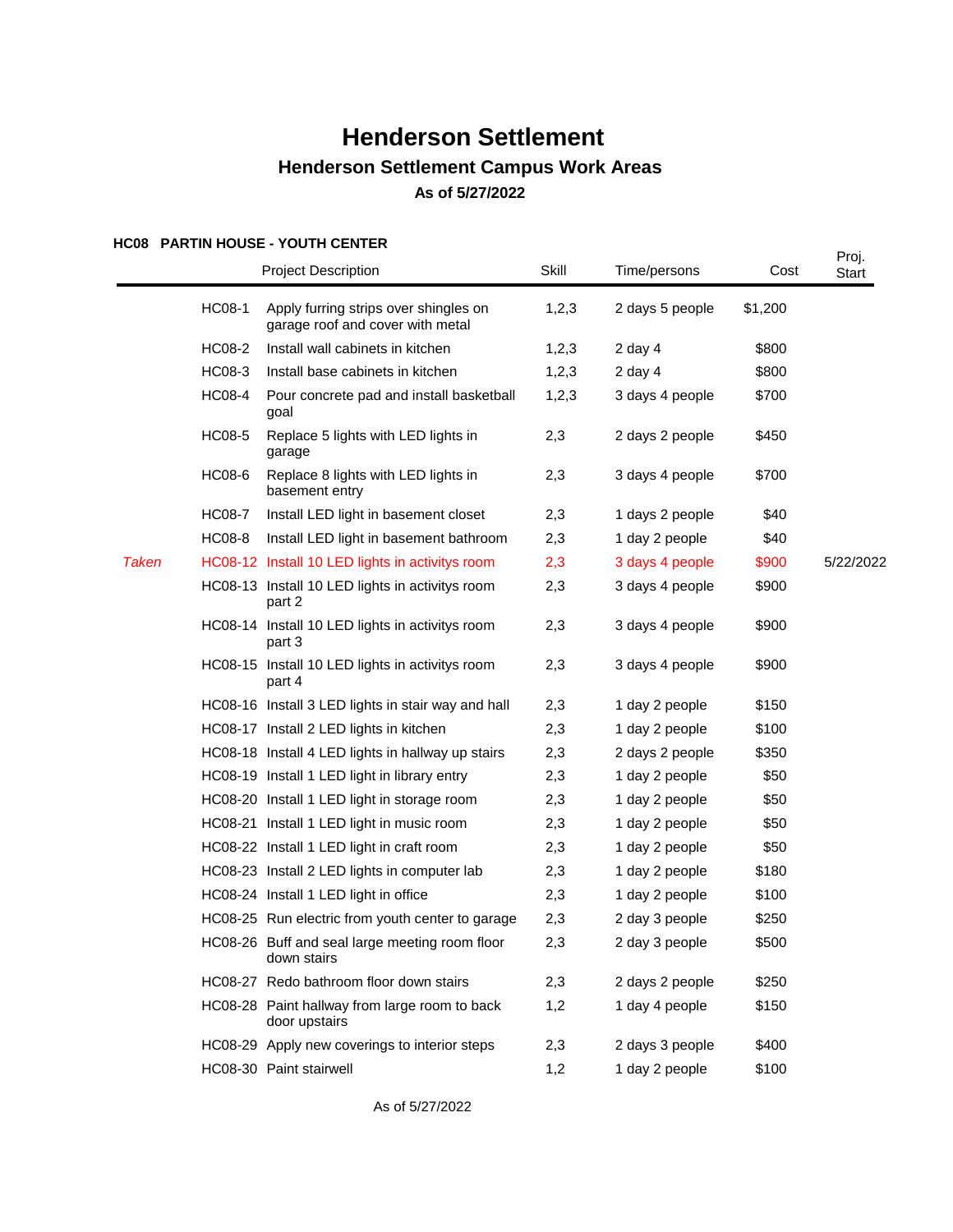### **HC08 PARTIN HOUSE - YOUTH CENTER**

|  | <b>FANTIN HOUSE - TOUTH CENTEN</b><br><b>Project Description</b>                  | Skill        | Time/persons    | Cost  | Proj.<br>Start |
|--|-----------------------------------------------------------------------------------|--------------|-----------------|-------|----------------|
|  | HC08-31 Pressure wash exterior of large building<br>and garage                    | 1,2          | 2 day 3 people  | \$50  |                |
|  | HC08-32 Remove wallpaper and paint walls in<br>back bathroom                      | 1,2          | 2 days 3 people | \$100 |                |
|  | HC08-33 Repair gutters on 2 buildings                                             | 2,3          | 2 days 3 people | \$200 |                |
|  | HC08-36 Replace carpet in 2 library rooms with<br>laminate flooring               | 1,2,3        | 3 days 4 people | \$750 |                |
|  | HC08-37 Clear small brush around new<br>playground area                           | 1            | days 4 people   | \$25  |                |
|  | HC08-38 Paint outside play building and replace<br>floor                          | 1,2          | 1 day 3 people  | \$150 |                |
|  | HC08-39 Paint lower level double door interior<br>and exterior                    | 1            | 1 day 2 people  | \$100 |                |
|  | HC08-40 Scrape and paint metal on side ramp                                       | 1,2          | 1 day 3 people  | \$200 |                |
|  | HC08-41 Paint interior doors at entry of activity<br>room                         | 1            | 1 day 1 person  | \$50  |                |
|  | HC08-42 Paint base boards on one end of activity<br>room                          | $\mathbf{1}$ | 1 day 1 person  | \$50  |                |
|  | HC08-43 Paint walls in 2 small library room                                       | 1,2          | 2 days 3 people | \$225 |                |
|  | HC08-44 Paint shelves in library room and<br>bathroom                             | 1,2          | 1 day 2 people  | \$50  |                |
|  | HC08-45 Paint back side of door in the pink room                                  | 1,2          | 1 day 1 person  | \$50  |                |
|  | HC08-46 Paint orange door in tutoring room                                        | 1            | 1 day 1 person  | \$50  |                |
|  | HC08-47 Paint exit door and trim at lower entry<br>room                           | 1            | 1 day 1 person  | \$50  |                |
|  | HC08-48 Remove wallpaper boarder and paint<br>boys bathroom walls                 | 1,2          | 1 day 2 people  | \$50  |                |
|  | HC08-49 Remove wallpaper boarder and paint<br>girls bathroom walls                | 1,2          | 1 day 2 people  | \$50  |                |
|  | HC08-50 Remove wallpaper in boys toilet stall<br>then paint                       | 1,2          | 2 days 2 people | \$50  |                |
|  | HC08-51 Remove wallpaper in girls toilet stall<br>then paint                      | 1,2          | 2 days 2 people | \$50  |                |
|  | HC08-52 Replace vanity lights in boys bathroom<br>and small light outside shower  | 2,3          | 1 day 2 people  | \$200 |                |
|  | HC08-53 Replace vanity lights in girls bathroom<br>and small light outside shower | 2,3          | 1 day 2 people  | \$200 |                |
|  | HC08-54 Install doors on closet in small computer                                 | 2,3          | 1 day 2 people  | \$250 |                |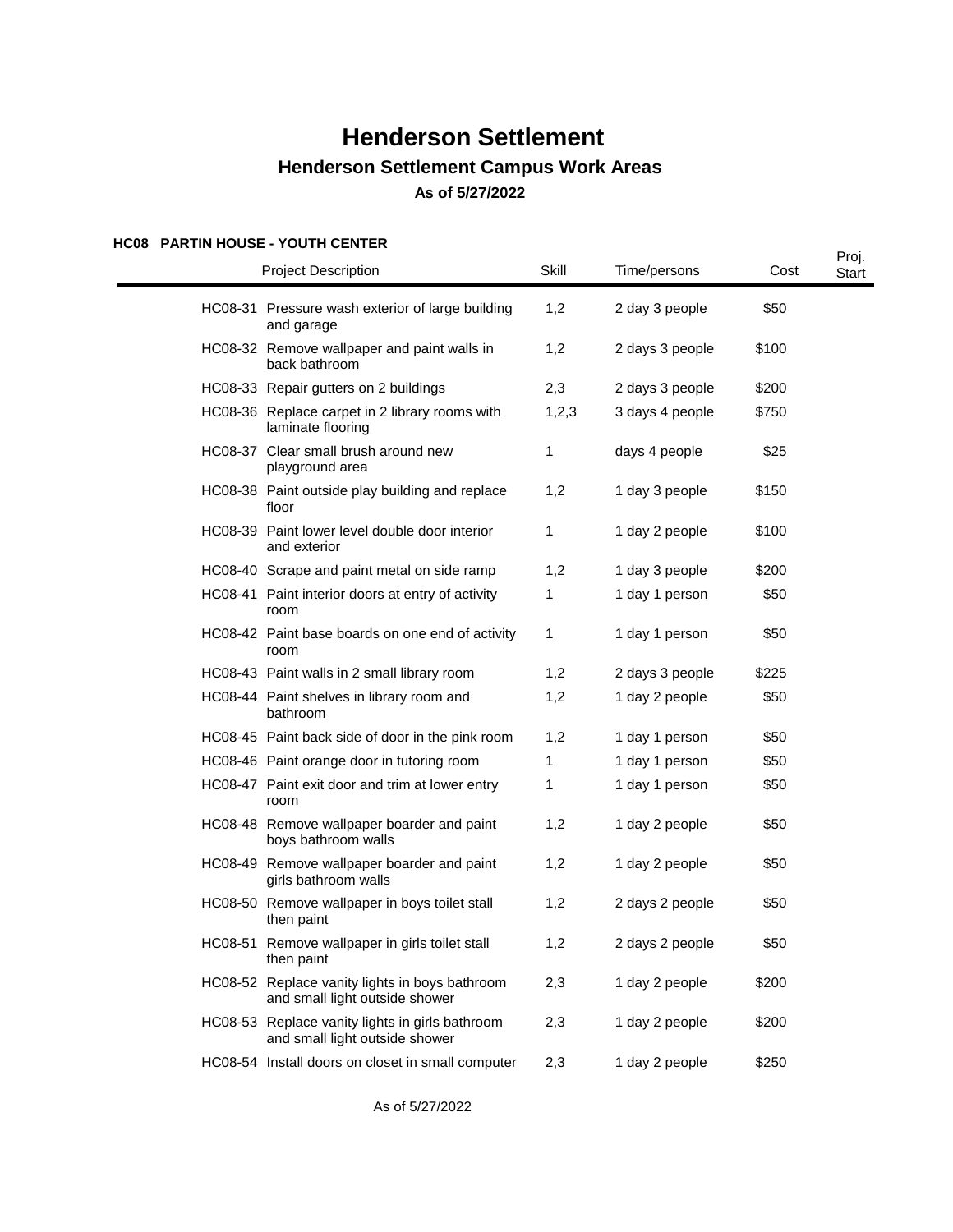### **HC08 PARTIN HOUSE - YOUTH CENTER**

| Proj.   |                                                                             |       |                 |         |              |
|---------|-----------------------------------------------------------------------------|-------|-----------------|---------|--------------|
|         | <b>Project Description</b>                                                  | Skill | Time/persons    | Cost    | <b>Start</b> |
|         | room                                                                        |       |                 |         |              |
|         | HC08-55 Replace 5 vanity faucets                                            | 2,3   | 2 days 2 people | \$450   |              |
|         | HC08-56 Replace deck boards and railing on<br>10x6 back deck                | 1,2,3 | 2 days 4 people | \$800   |              |
|         | HC08-57 Build sand box with lid                                             | 1,2,3 | 2 days 2 people | \$600   |              |
|         | HC08-58 Build wood fence around 3 sides of new<br>playground                | 1,2,3 | 4 days 6 people | \$1,700 |              |
|         | HC08-59 Apply new floor covering in library                                 | 1,2,3 | 1 day 2 people  | \$600   |              |
|         | HC08-60 Replace deck boards on front porch and<br>seal steps and hand rails | 1,2,3 | 3 days 4 people | \$900   |              |
| HC08-61 | Paint boys and girls bathroom                                               | 1,2   | 2 days 4 people | \$200   |              |
|         |                                                                             |       |                 |         |              |

### **HC09 FRAKES HOUSE**

|               | <b>Project Description</b>                                                                                               |       | Time/persons    | Cost    | Proj.<br>Start |
|---------------|--------------------------------------------------------------------------------------------------------------------------|-------|-----------------|---------|----------------|
| HC09-1        | Build form and pour concrete slab                                                                                        | 1,2,3 | 3 days 8 people | \$1,300 |                |
| <b>HC09-2</b> | Install laminate flooring to upstairs<br>rooms and hallway                                                               | 2,3   | 1 week 8 people | \$1,200 |                |
| HC09-3        | Install gutter guards                                                                                                    | 2,3   | 2 day $4$       | \$350   |                |
| <b>HC09-4</b> | Trim and caulk porch ceiling                                                                                             | 1,2,3 | 2 days 4 people | \$250   |                |
| <b>HC09-5</b> | Replace full glass storm door on front<br>entry                                                                          | 1,2,3 | 1 day 2 people  | \$200   |                |
| HC09-6        | Replace step rail cap boards                                                                                             | 2,3   | 1 day 3 people  | \$200   |                |
| <b>HC09-7</b> | Replace (2) basement windows                                                                                             | 2,3   | 2 days 3 people | \$350   |                |
| <b>HC09-8</b> | Remove concrete at lower entry and<br>replace with gravel and pavers                                                     | 1,2,3 | 3 days 4 people | \$500   |                |
| HC09-9        | Repair porch ceiling                                                                                                     | 2,3   | 2 days 4 people | \$500   |                |
|               | HC09-10 Finish window glazing and paint all wood<br>work in dining area                                                  | 2,3   | 1 day 2 people  | \$125   |                |
|               | HC09-11 Remove decking boards, add 4 more<br>step stringers and reapply decking<br>boards to front steps on Frakes House | 1,2,3 | 2 days 3 people | \$250   |                |
|               | HC09-12 Pour concrete slab for 24x24 garage                                                                              | 1,2,3 | 2 days 8 people | \$2,100 |                |
|               | HC09-13 Lay block for garage                                                                                             | 2,3   | 2 days 4 people | \$750   |                |
|               | HC09-14 Build walls and apply sheeting                                                                                   | 1,2,3 | 1 week 8 people | \$2,600 |                |
|               | HC09-15 Install trusses and sheeting for roof                                                                            | 1,2,3 | 1 week 8 people | \$5,000 |                |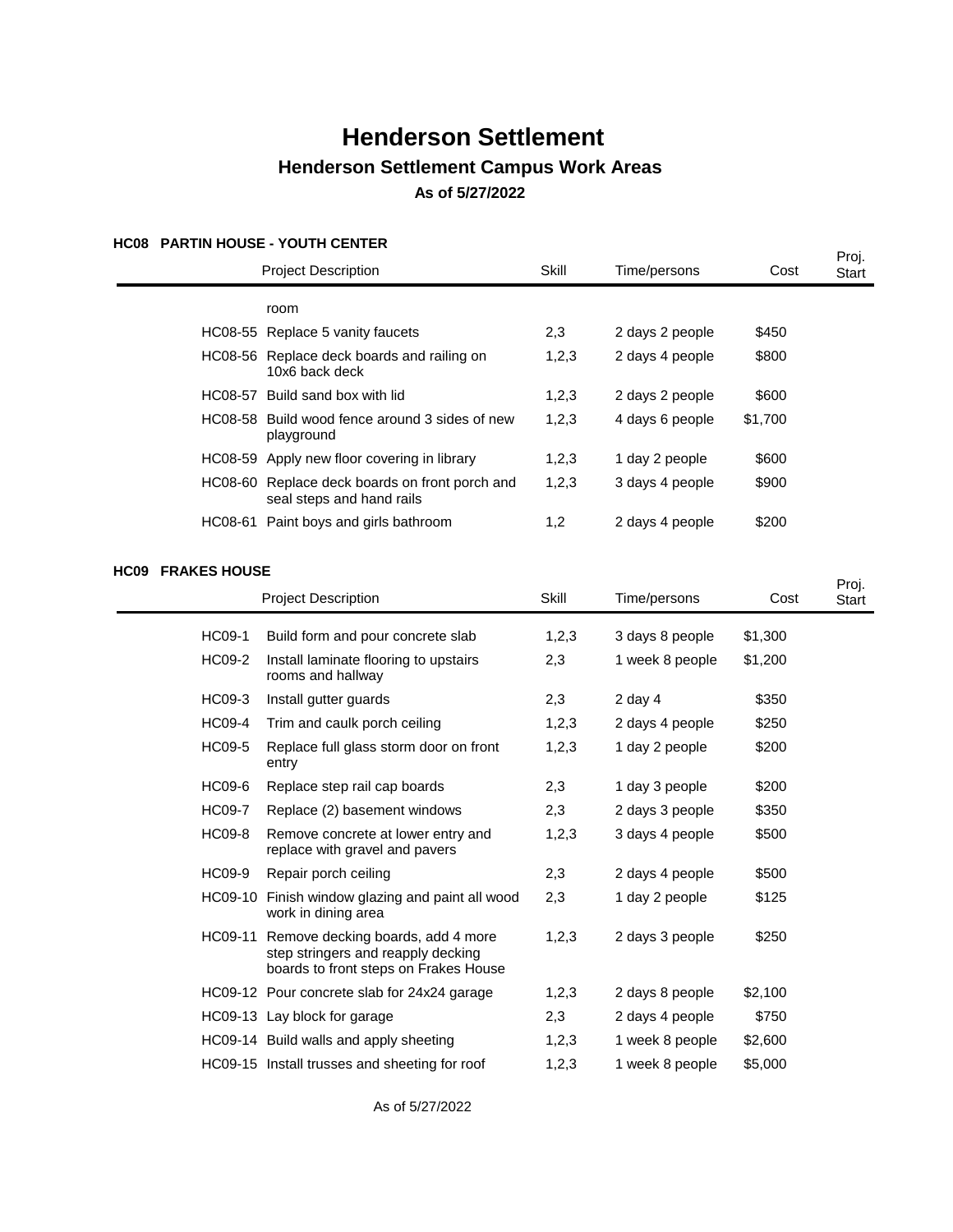### **HC09 FRAKES HOUSE**

|             | חטטא בואחוז ניטט   | <b>Project Description</b>                                                                                   | Skill | Time/persons    | Cost    | Proj.<br><b>Start</b> |
|-------------|--------------------|--------------------------------------------------------------------------------------------------------------|-------|-----------------|---------|-----------------------|
|             |                    | HC09-16 Install 2 windows entry door and garage<br>door                                                      | 1,2,3 | 1 week 4 people | \$1,900 |                       |
|             |                    | HC09-17 Apply vinyl and soffit                                                                               | 1,2,3 | 2 days 6 people | \$1,500 |                       |
| <b>HC11</b> | <b>BRICK HOUSE</b> |                                                                                                              |       |                 |         |                       |
|             |                    | <b>Project Description</b>                                                                                   | Skill | Time/persons    | Cost    | Proj.<br>Start        |
|             | HC11-1             | Replace 5 lights with LED lights                                                                             | 2,3   | 2 days 4 people | \$450   |                       |
|             | HC11-2             | Replace 6 lights with LED lights                                                                             | 2,3   | 2 days 4 people | \$500   |                       |
|             | HC11-3             | Replace pocket door and half bath                                                                            | 2,3   | 2 days 2 people | \$250   |                       |
|             | <b>HC11-4</b>      | Replace tub and shower kit upstairs                                                                          | 2,3   | 3 days 4 people | \$900   |                       |
|             | HC11-5             | Run conduit for electrical wire and install<br>lights, switches, and outlets in hallway<br>downstairs        | 2,3   | 3 days 4 people | \$500   |                       |
|             | HC11-6             | Run conduit for electrical wire and install<br>lights, switches, and outlets in large<br>bedroom dowstairs   | 2,3   | 2 days 4 people | \$400   |                       |
|             | <b>HC11-7</b>      | Run conduit for electrical wire and install<br>lights, switches, and outlets in 3<br>bedrooms downstairs     | 2,3   | 3 days 4 people | \$600   |                       |
|             | <b>HC11-8</b>      | Run conduit for electrical wire and install<br>lights, switches, and outlets in laundry<br>room and bathroom | 2,3   | 2 days 3 people | \$300   |                       |
|             | HC11-9             | Paint all walls in upstairs of house                                                                         | 1,2   | 2 days 4 people | \$400   |                       |
|             |                    | HC11-10 Paint all walls in downstairs of house                                                               | 1,2   | 2days4 people   | \$400   |                       |
|             |                    | HC11-11 Preasure wash and apply sealer to deck<br>and ramp                                                   | 1,2   | 2 days 6 people | \$400   |                       |

## **HC12 LOG CABIN**

|        | <b>Project Description</b> | Skill | Time/persons | Cost    | Proj.<br>Start |
|--------|----------------------------|-------|--------------|---------|----------------|
| HC12-1 | Replace wood shingles      | 2.3   | weeek 6      | \$2,000 |                |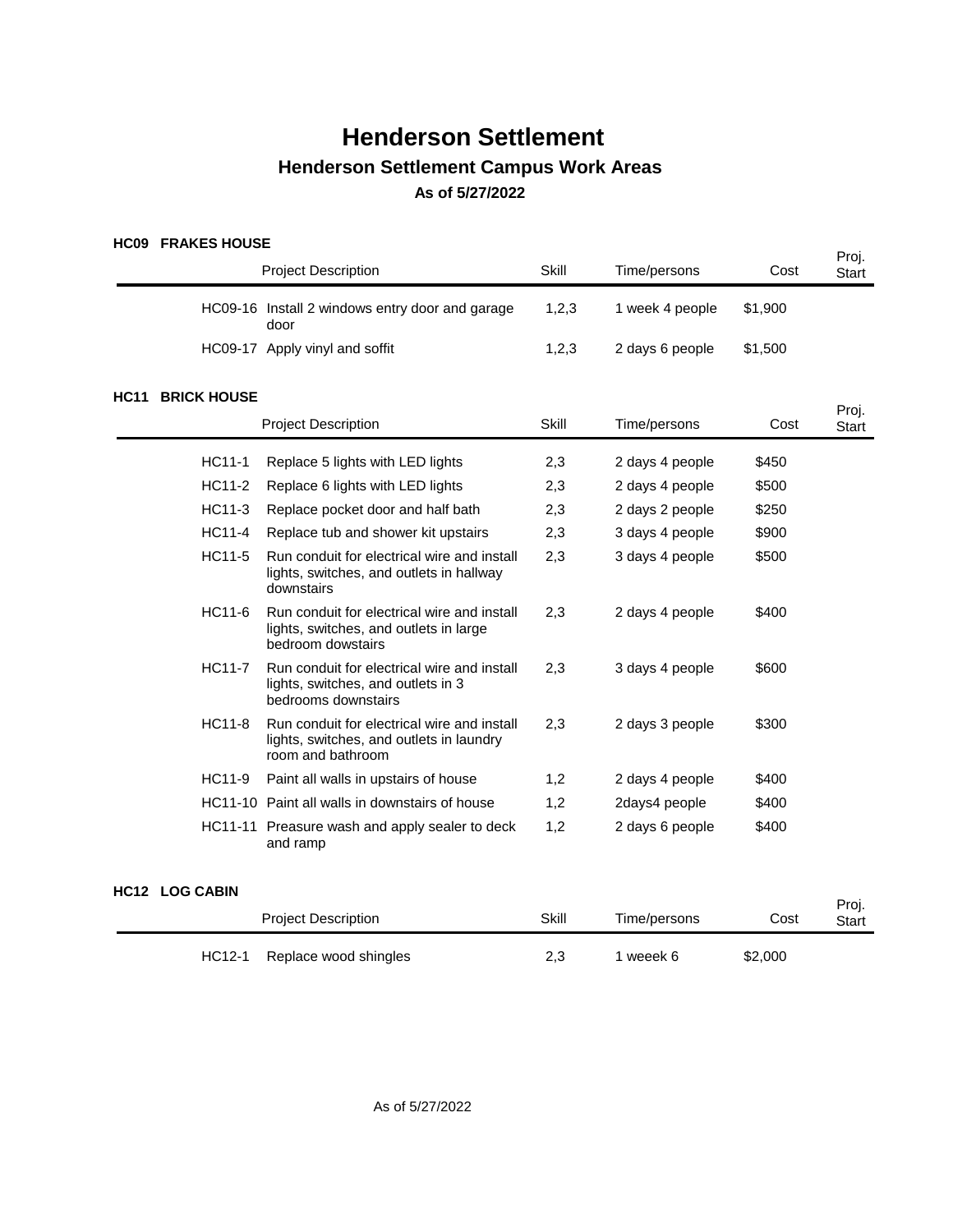### HC14 GREENHOUSE

|       | NVI4 UNEENNUUJE              | <b>Project Description</b>                                                         | Skill        | Time/persons    | Cost    | Proj.<br><b>Start</b> |
|-------|------------------------------|------------------------------------------------------------------------------------|--------------|-----------------|---------|-----------------------|
|       | HC14-2                       | Lay block for 3 sided compost bin                                                  | 1,2,3        | 4 days 4 people | \$600   |                       |
|       | HC14-3                       | Pour concrete slab and lay block for 2<br>sided compost bin                        | 1,2,3        | 3 days 4 people | \$800   |                       |
| Taken | <b>HC14-4</b>                | Build small shelter for green house<br>tractor                                     | 1,2,3        | 1 day 3 people  | \$500   | 4/3/2022              |
|       | HC14-5                       | Build 1st row of terracing below<br>germination room                               | 1,2,3        | 3 days 6 people | \$1,500 |                       |
|       | HC14-6                       | Build 2nd row of terracing below<br>germination room                               | 1,2,3        | 3 days 6 people | \$1,500 |                       |
|       | <b>HC14-7</b>                | Build 3rd row of terracing below<br>germination room                               | 1,2,3        | 3 days 6 people | \$1,500 |                       |
|       | <b>HC14-8</b>                | Repair downspouts and drain at<br>germination room                                 | 2,3          | 2 days 4 people | \$250   |                       |
|       | HC14-9                       | Build custom greenhouse table                                                      | 1,2,3        | 1 day 3 people  | \$150   |                       |
|       |                              | HC14-10 Lay block on concrete slab (slab already<br>there) for 2 sided compost bin | 1,2,3        | 2 days 4 people | \$600   |                       |
|       |                              | HC14-11 pour concrete slab for wash station                                        | 1,2,3        | 2 days 6 people | \$2,100 |                       |
|       |                              | HC14-12 Lay 2 rolls of block for wash station                                      | 2,3          | 2 days 4 people | \$900   |                       |
|       |                              | HC14-13 Build walls and roof of wash station                                       | 1,2,3        | 1 week 8 people | \$5,100 |                       |
|       |                              | HC14-14 Install windows and siding                                                 | 1,2,3        | 3 days 6 people | \$2,000 |                       |
|       | <b>HC16 RED BARN</b>         |                                                                                    |              |                 |         |                       |
|       |                              | <b>Project Description</b>                                                         | <b>Skill</b> | Time/persons    | Cost    | Proj.<br>Start        |
|       | HC16-1                       | Replace (4) windows                                                                | 2,3          | 1 week 5 people | \$800   |                       |
|       | <b>HC17 LOWER FARM HOUSE</b> |                                                                                    |              |                 |         |                       |
|       |                              | <b>Project Description</b>                                                         | Skill        | Time/persons    | Cost    | Proj.<br><b>Start</b> |
|       | <b>HC17-1</b>                | Build concrete wall, install exterior door<br>on well house                        | 2,3          | 1 week 3 people | \$1,000 |                       |
|       | HC17-2                       | Replace all base cabinets in kitchen                                               | 2,3          | 3 days 4 people | \$1,550 |                       |
|       | <b>HC17-3</b>                | Replace wall cabinets on (3) walls in<br>kitchen                                   | 2,3          | 3 days 4 people | \$1,350 |                       |
|       | <b>HC17-4</b>                | Replace kitchen storm door                                                         | 2,3          | 1 day 2 people  | \$200   |                       |
|       | <b>HC17-5</b>                | Replace (9) light exterior door at back                                            | 2,3          | 1 day 2 people  | \$200   |                       |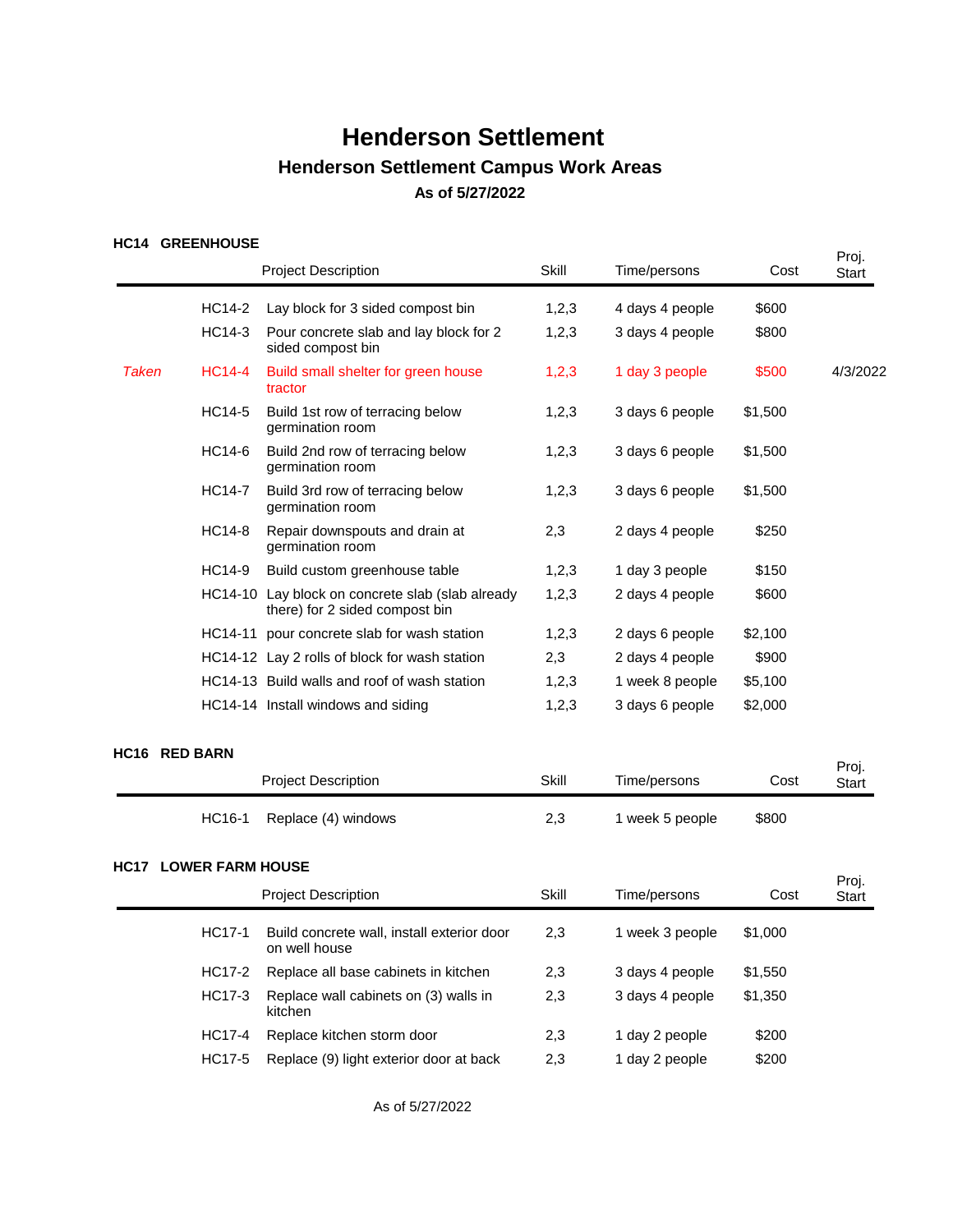### **HC17 LOWER FARM HOUSE**

|               |                                                              |                                                                                                                                                                                                                                                                                                                                                                           |                 |       | Proj. |
|---------------|--------------------------------------------------------------|---------------------------------------------------------------------------------------------------------------------------------------------------------------------------------------------------------------------------------------------------------------------------------------------------------------------------------------------------------------------------|-----------------|-------|-------|
|               |                                                              | Skill                                                                                                                                                                                                                                                                                                                                                                     | Time/persons    | Cost  | Start |
|               | porch                                                        |                                                                                                                                                                                                                                                                                                                                                                           |                 |       |       |
| HC17-6        | Clean gutters and install gutter guards                      | 2,3                                                                                                                                                                                                                                                                                                                                                                       | 1 day 4 people  | \$250 |       |
| <b>HC17-7</b> | Replace wood casing and basement<br>door on Lower Farm House | 2,3                                                                                                                                                                                                                                                                                                                                                                       | 2 days 2 people | \$400 |       |
| HC17-8        | Replace wood casing and back exterior<br>door                | 2,3                                                                                                                                                                                                                                                                                                                                                                       | 2 days 3 people | \$350 |       |
| HC17-9        | Scrape and paint all wood trim on<br>exterior of farm house  | 1,2                                                                                                                                                                                                                                                                                                                                                                       | 2 days 4 people | \$150 |       |
|               | and post on back porch                                       | 1,2                                                                                                                                                                                                                                                                                                                                                                       | 1 day 2 people  | \$150 |       |
|               |                                                              | 2,3                                                                                                                                                                                                                                                                                                                                                                       | 1 days 2 people | \$200 |       |
|               | siding to 6x6 water tank building                            | 1,2,3                                                                                                                                                                                                                                                                                                                                                                     | 2 days 3 people | \$500 |       |
|               |                                                              | 2,3                                                                                                                                                                                                                                                                                                                                                                       | 1 day 2 people  | \$150 |       |
|               |                                                              | $\overline{2}$                                                                                                                                                                                                                                                                                                                                                            | 1 day 1 person  | \$25  |       |
|               |                                                              | 1,2                                                                                                                                                                                                                                                                                                                                                                       | 1 day 3 people  | \$75  |       |
|               |                                                              | 1,2,3                                                                                                                                                                                                                                                                                                                                                                     | 2 days 4 people | \$300 |       |
|               |                                                              | 2,3                                                                                                                                                                                                                                                                                                                                                                       | 2 days 4 people | \$200 |       |
|               |                                                              | <b>Project Description</b><br>HC17-10 Scrape, clean, and paint concrete floor<br>HC17-11 Replace and trim 1 window<br>HC17-12 Install exterior door and apply vinyl<br>HC17-13 Install range hood<br>HC17-14 Replace screen in window of one room<br>HC17-15 Trim and paint storage building doors<br>HC17-16 Install ceiling in shed<br>HC17-17 Landscape front of house |                 |       |       |

#### HC18 FARM

| v 1 v<br>$\blacksquare$ |               |                                              |       |                 |         | Proj. |
|-------------------------|---------------|----------------------------------------------|-------|-----------------|---------|-------|
|                         |               | <b>Project Description</b>                   | Skill | Time/persons    | Cost    | Start |
|                         | HC18-         | Board up 2 windows                           | 1,2,3 | 1 wk 6          | \$800   |       |
|                         | HC18-1        | Build smooth wire fence #1 on main<br>campus | 1,2,3 | 1 week 8 people | \$1,000 |       |
|                         | HC18-2        | Build smooth wire fence #2 on main<br>campus | 1,2,3 | 1 week 8 people | \$1,000 |       |
|                         | HC18-3        | Build smooth wire fence #3 on main<br>campus | 1,2,3 | 1 week 8 people | \$1,000 |       |
|                         | HC18-4        | Build smooth wire fence #4 on main<br>campus | 1,2,3 | 1 week 8 people | \$1,000 |       |
|                         | HC18-5        | Build smooth wire fence #5 on main<br>campus | 1,2,3 | 1 week 8 people | \$1,000 |       |
|                         | HC18-6        | Build smooth wire fence #6 on main<br>campus | 1,2,3 | 1 week 8 people | \$1,000 |       |
|                         | <b>HC18-7</b> | Take shed down and move to lower farm        | 1,2   | 3 days 6 people | \$600   |       |
|                         | HC18-8        | Reinforce roof support system on lower       | 1,2,3 | 1 week 8 people | \$1,300 |       |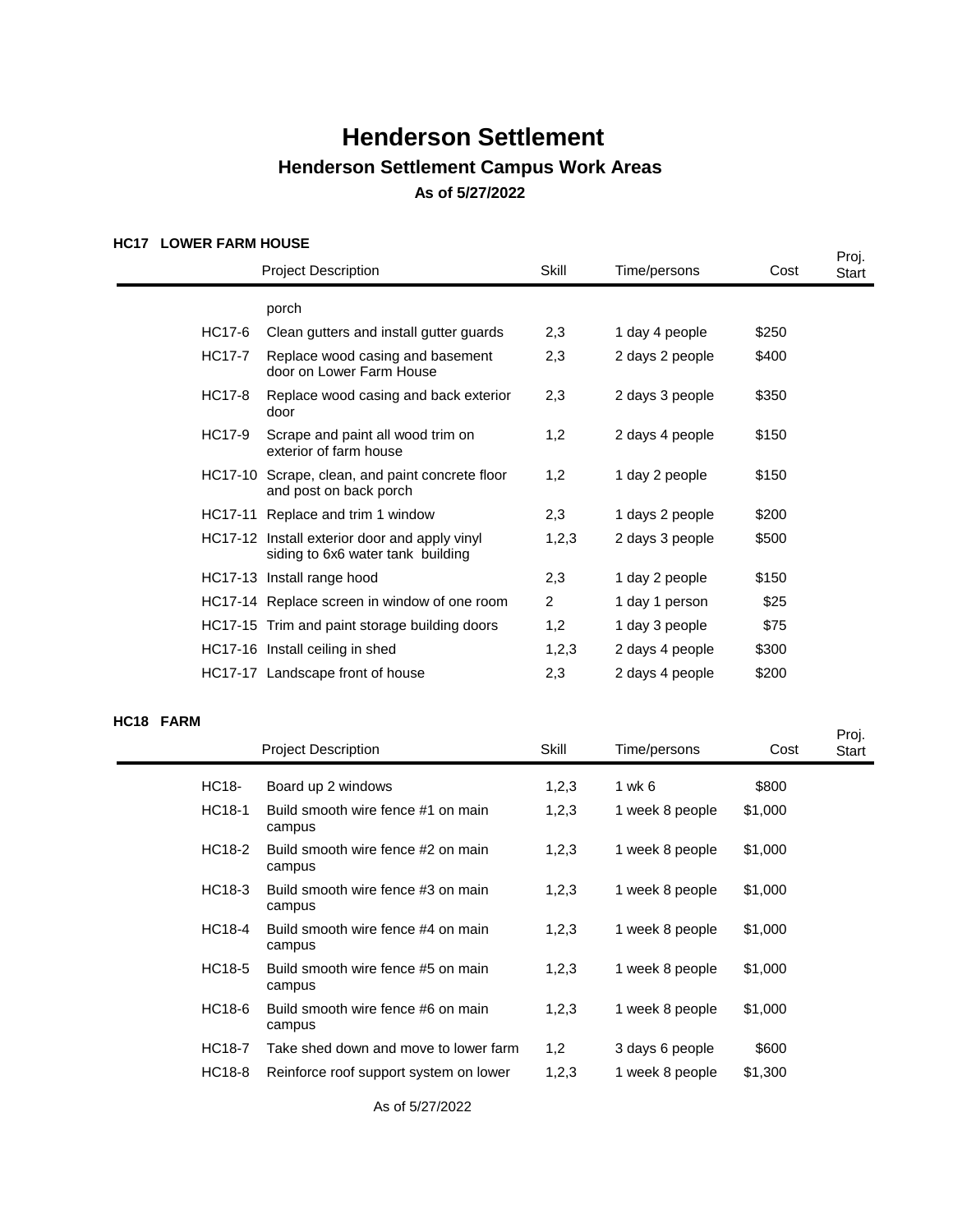### HC18 FARM

|               |                                                                          |       |                 |         | Proj. |
|---------------|--------------------------------------------------------------------------|-------|-----------------|---------|-------|
|               | <b>Project Description</b>                                               | Skill | Time/persons    | Cost    | Start |
|               | farm barn                                                                |       |                 |         |       |
| <b>HC18-9</b> | Gravel around water box and road to<br>water box at lower farm           | 1,2   | 2 days 6 people | \$750   |       |
|               | HC18-10 Replace metal roof on existing barn at<br>ballfield              | 1,2,3 | 1 wk 6          | \$1,200 |       |
|               | HC18-11 Lime field at Charley Branch at lower<br>farm                    | 1,2   | 2 days 6 people | \$750   |       |
|               | HC18-12 Gravel dirt perimeter at pond on lower<br>farm                   | 1,2   | 2 days 6 people | \$700   |       |
|               | HC18-13 Pressure wash storage building near red<br>barn                  | 1,2   | 1 day 2 people  | \$50    |       |
|               | HC18-14 Close up opening under overhang at<br>front entrance of red barn | 1,2,3 | 2 days 3 people | \$300   |       |
|               | HC18-15 Replace fence around wetland system                              | 1,2,3 | 2 days 6 people | \$2,600 |       |
|               | HC18-16 Build a board fence at lower farm                                | 1,2,3 | 3 days 6 people | \$1,500 |       |
|               | HC18-17 Spread lime on field at Smithy bottom at<br>lower farm           | 1,2   | 2 days 6 people | \$850   |       |
|               | HC18-18 Paint fencing with water seal at lower<br>farm                   | 1,2   | 2 days 4 people | \$500   |       |
|               | HC18-19 Gravel behind barn at lower farm                                 | 1,2   | 2 days 6 people | \$1,100 |       |
|               | HC18-20 Spread gravel around barn at lower farm                          | 1,2   |                 |         |       |
|               | HC18-21 Replace boards on some fencing on<br>lower farm                  | 1,2   | 3 days 6 people | \$1,200 |       |
|               | HC18-22 Reconfigure holding pen on main<br>campus                        | 1,2   | 2 days 6 people | \$1,300 |       |
|               |                                                                          |       |                 |         |       |

### **HC19 CLINIC**

| .     |                    | <b>Project Description</b>                                                                   | Skill | Time/persons    | Cost    | Proj.<br><b>Start</b> |
|-------|--------------------|----------------------------------------------------------------------------------------------|-------|-----------------|---------|-----------------------|
|       | HC19-              | Mud, tape, sand all drywall (Parts 2-7<br>must be done in order)                             |       |                 |         |                       |
| Taken | HC <sub>19-1</sub> | Pressure wash exterior of building                                                           | 1,2   | 2 days 4 people | \$75    | 9/25/2022             |
|       | HC19-2             | Build interior walls for new layout (Parts<br>2-7 must be done in order)                     | 1,2,3 | 5 days 8 people | \$1,500 |                       |
| Taken | HC <sub>19-3</sub> | Apply insulation (where needed) and<br>drywall to walls (Parts 2-7 must be done<br>in order) | 1,2,3 | 5 days 8 people | \$8,600 | 4/25/2022             |
| Taken | <b>HC19-4</b>      | Apply sheetrock to all ceilings                                                              | 1,2,3 | 5 days 6 people | \$3,000 | 7/17/2022             |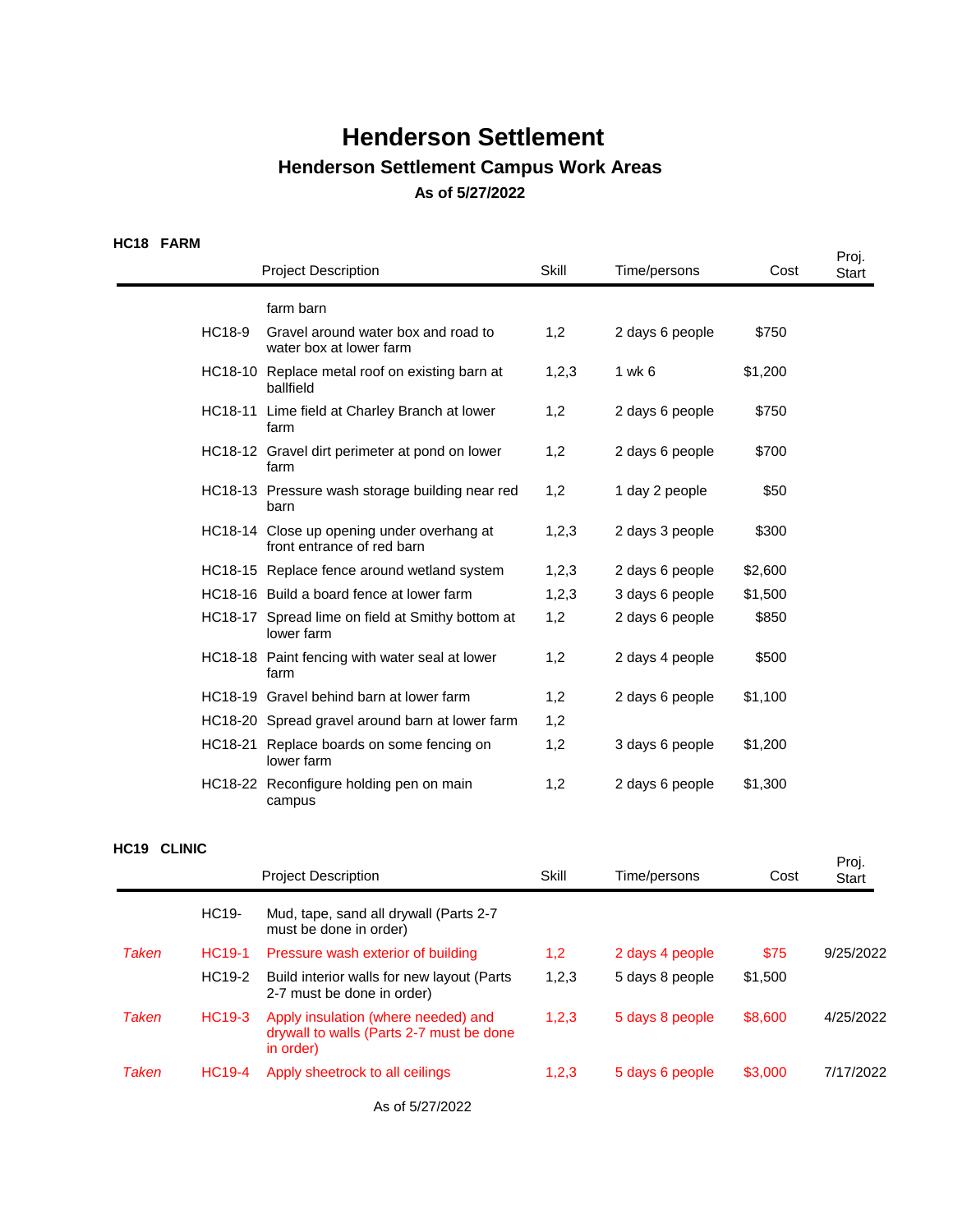## **HC19 CLINIC**

|             |               | <b>Project Description</b>                                                           | Skill        | Time/persons    | Cost    | Proj.<br><b>Start</b> |
|-------------|---------------|--------------------------------------------------------------------------------------|--------------|-----------------|---------|-----------------------|
|             | HC19-5        | Mud tape and sand walls and ceilings                                                 | 2,3          | 5 days 6 people | \$1,000 |                       |
|             | HC19-6        | Paint interior walls (Parts 2-7 must be<br>done in order)                            | 1,2,3        | 5 days 8 people | \$1,500 |                       |
|             | HC19-7        | Install floor covering in 5 rooms (Parts 2-<br>7 must be done in order)              | 1,2,3        | 5 days 6 people | \$3,500 |                       |
|             | <b>HC19-8</b> | Install floor covering to 5 rooms                                                    | 1,2,3        | 5 days 6 people | \$3,500 |                       |
|             | HC19-9        | Install floor covering in 5 rooms                                                    | 1,2,3        | 5 days 6 people | \$3,500 |                       |
|             |               | <b>HC20 WATER STORAGE TANK SHED</b>                                                  |              |                 |         |                       |
|             |               | <b>Project Description</b>                                                           | Skill        | Time/persons    | Cost    | Proj.<br><b>Start</b> |
|             | HC20-1        | Apply furring strips and metal over<br>shingles on roof                              | 1,2,3        | 3 days 6 people | \$950   |                       |
|             | HC20-2        | Replace exterior doors                                                               | 2,3          | 1 day 3 people  | \$300   |                       |
|             | HC20-3        | Repair gutters on back of building                                                   | 1,2,3        | 1 day 2 people  | \$100   |                       |
|             | HC20-4        | Repair damage and applt ferring strips<br>and metal to roof of water pump house      | 1,2,3        | 2 days 4 people | \$800   |                       |
|             | HC20-5        | Lay concrete block on 2 walls inside<br>clear well house                             | 1,2,3        | 2 days 4 people | \$600   |                       |
|             | HC20-6        | Set 2 steel post and an I beem then<br>build block wall and enclose chlorine<br>room | 1,2,3        | 3 days 4 people | \$500   |                       |
| <b>HC21</b> |               | <b>VEHICLE MAINTENANCE SHOP</b>                                                      |              |                 |         |                       |
|             |               | <b>Project Description</b>                                                           | Skill        | Time/persons    | Cost    | Proj.<br>Start        |
|             | HC21-1        | Remove and raise front awning and<br>apply new metal                                 | 1,2,3        | 2 days 6 people | \$600   |                       |
|             | HC21-2        | Apply paint to metal on front awning                                                 | 1,2          | 1 day 3 people  | \$150   |                       |
|             |               | <b>HC22 VEHICLE MAINTENANCE POLE BARN</b>                                            |              |                 |         |                       |
|             |               | <b>Project Description</b>                                                           | <b>Skill</b> | Time/persons    | Cost    | Proj.<br>Start        |
|             | HC22-1        | Replace metal on two car shed                                                        | 1,2,3        | 2 days 6 people | \$700   |                       |
|             | <b>HC22-2</b> | Replace metal roofing on back section<br>of car huts                                 | 1,2,3        | 2 days 6 people | \$700   |                       |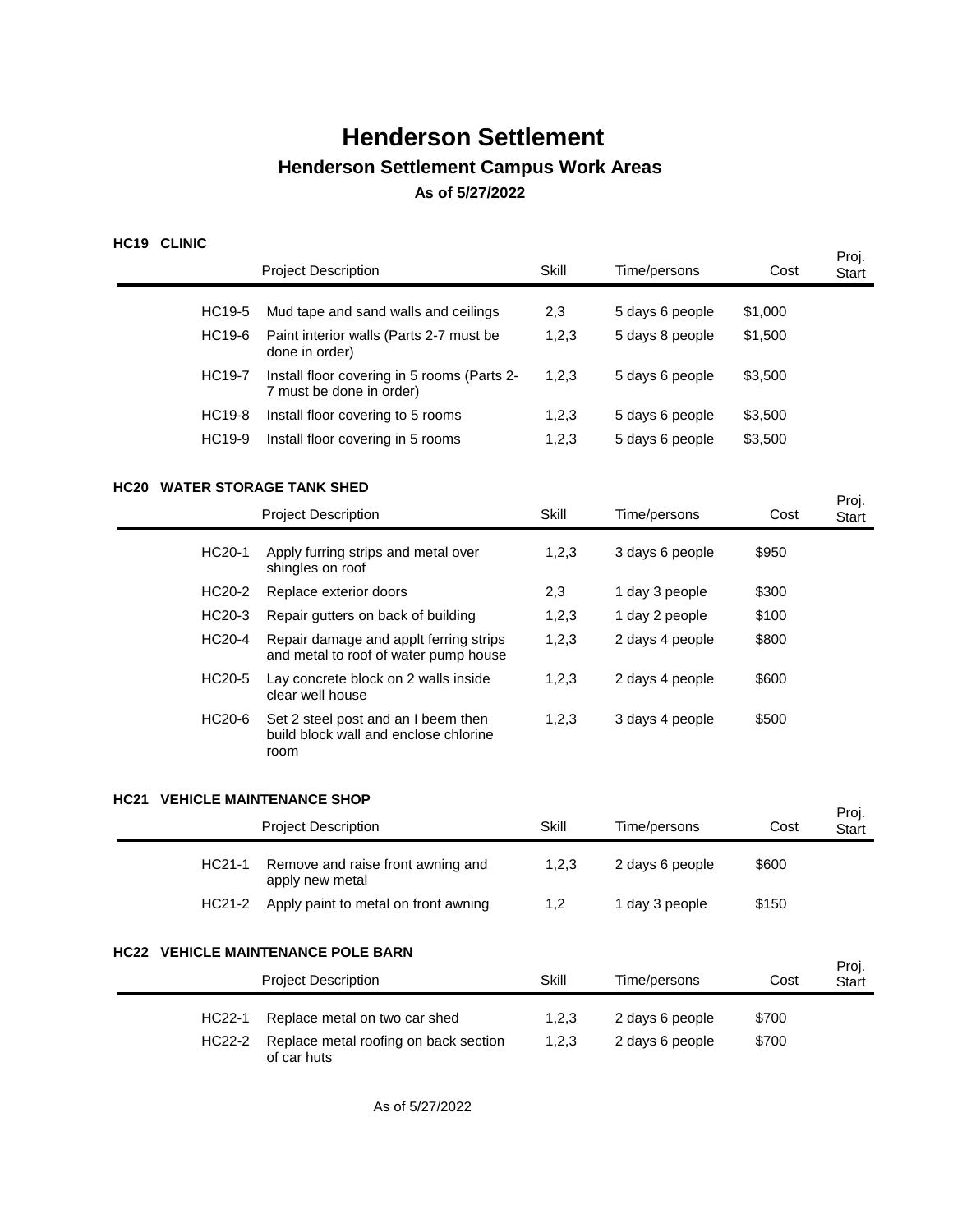### **HC22 VEHICLE MAINTENANCE POLE BARN**

|              |                              | <b>Project Description</b>                                             | Skill | Time/persons    | Cost    | Proj.<br><b>Start</b> |
|--------------|------------------------------|------------------------------------------------------------------------|-------|-----------------|---------|-----------------------|
|              | HC22-3                       | Replace metal roofing on front section of<br>car huts                  | 1,2,3 | 3 days 6 people | \$1,400 |                       |
|              | <b>HC22-4</b>                | Paint all metal roofing on shed type roofs                             | 1,2   | 2 days 4 people | \$700   |                       |
|              | <b>HC23 ZOOCHIE HOUSE</b>    |                                                                        |       |                 |         |                       |
|              |                              | <b>Project Description</b>                                             | Skill | Time/persons    | Cost    | Proj.<br><b>Start</b> |
|              | HC23-1                       | Polyurethane floors                                                    | 2,3   | 2 days 4 people | \$250   |                       |
| <b>Taken</b> | <b>HC23-2</b>                | Paint bathroom walls upstairs                                          | 1,2   | 1 day 2 people  | \$50    | 9/25/2022             |
|              | <b>HC24 COMMUNITY CENTER</b> |                                                                        |       |                 |         |                       |
|              |                              | <b>Project Description</b>                                             | Skill | Time/persons    | Cost    | Proj.<br><b>Start</b> |
|              | HC24-1                       | Apply laminate flooring in senior office                               | 1,2,3 | 1 week 6 people | \$1,700 |                       |
|              | <b>HC24-2</b>                | Install drop ceiling in first old pantry room                          | 1,2,3 | 1 wk 6          | \$700   |                       |
| <b>Taken</b> | <b>HC24-3</b>                | Close up interior of 2 unused windows in<br>womens restroom            | 2,3   | 1 day 2 people  | \$150   | 4/3/2022              |
|              | <b>HC24-4</b>                | Finish painting walls in womens<br>restrooms                           | 1,2   | 1 day 2 people  | \$50    |                       |
|              | HC24-6                       | Replace 2 faucets on sink in womens<br>restrooms                       | 2,3   | 1 day 2 peopl   | \$125   |                       |
|              | <b>HC24-7</b>                | Replace (8) attic windows                                              | 2,3   | 4 days 4 people | \$1,600 |                       |
|              | <b>HC24-8</b>                | Replace 4 lights with LED lights in<br>womens restroom                 | 2,3   | 2 days 3 people | \$400   |                       |
|              | HC24-9                       | Replace (4) senior center upper windows                                | 1,2,3 | 2 days 4 people | \$800   |                       |
|              |                              | HC24-10 Install vinyl siding on wall of community<br>center facing gym | 1,2,3 | 3 days 6 people | \$1,000 |                       |
|              |                              | HC24-11 Install gutter guards                                          | 2,3   | 2 days 4 people | \$400   |                       |
|              |                              | HC24-12 Remove and replace tile in senior kitchen                      | 1,2,3 | 1 week 6 people | \$1,100 |                       |
|              |                              | HC24-13 Apply waterseal to large dumpster fence                        | 1,2   | 1 day 3 people  | \$150   |                       |
|              |                              | HC24-14 Replace gutter at front door of<br>community center entrance   | 2,3   | 1 day 3 people  | \$75    |                       |
|              |                              | HC24-15 Replace double doors in hallway in<br><b>Community Center</b>  | 2,3   | $2$ day $2$     | \$350   |                       |
|              |                              | HC24-16 Water seal small arch bridge                                   | 1,2   | 1 day 2 people  | \$75    |                       |
|              |                              | HC24-17 Apply water seal to wood fence by                              | 1,2   | 1 day 3 people  | \$150   |                       |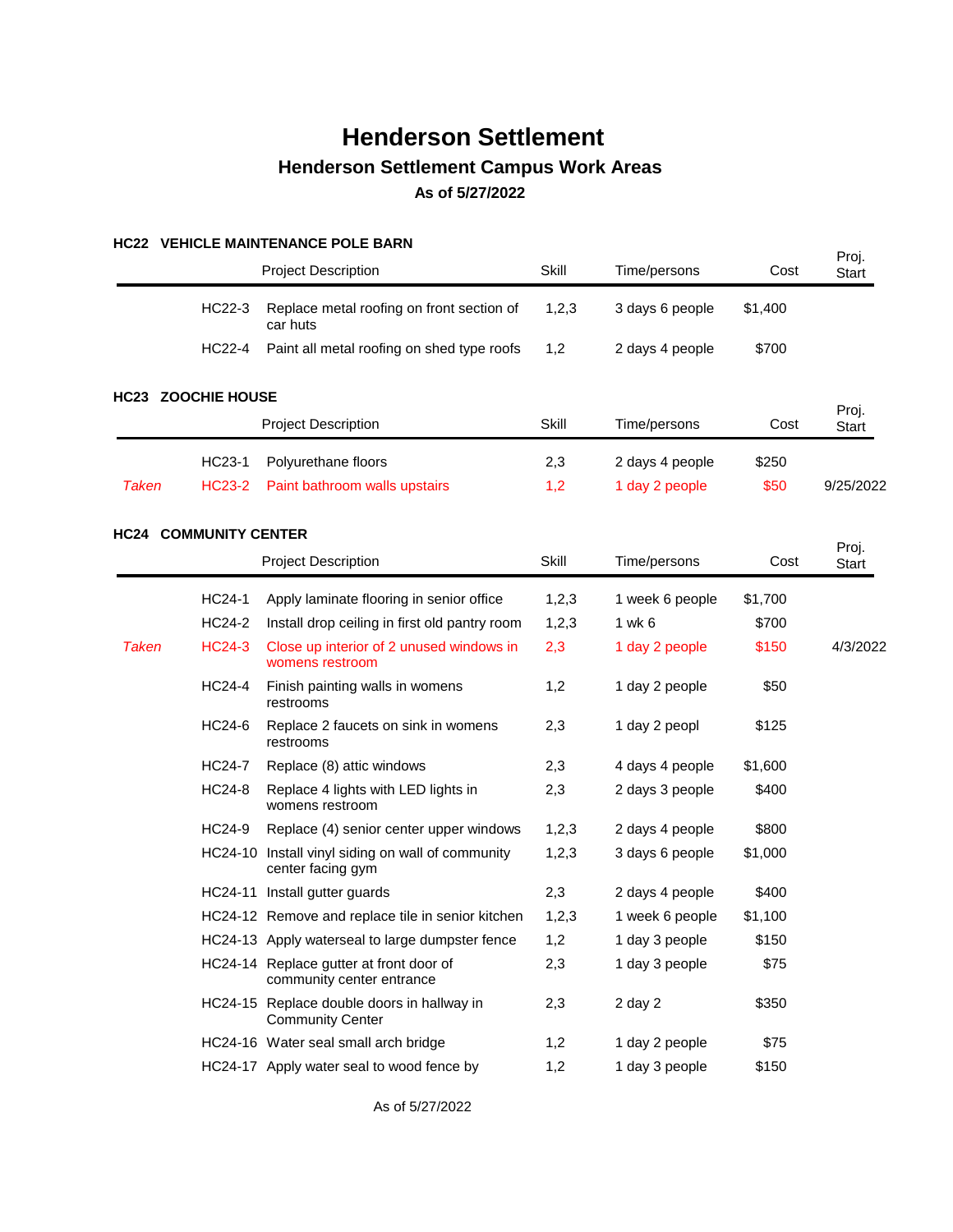### **HC24 COMMUNITY CENTER**

|              | 1624 COMMONTI CENTER | <b>Project Description</b>                                                              | Skill   | Time/persons    | Cost    | Proj.<br>Start |
|--------------|----------------------|-----------------------------------------------------------------------------------------|---------|-----------------|---------|----------------|
|              |                      | entertainment stand                                                                     |         |                 |         |                |
|              |                      | HC24-18 Apply water seal to wood fence by<br>senior ramp                                | 1,2     | 1 day 2 people  | \$75    |                |
|              |                      | HC24-19 Build hand rails and close in side of<br>steps on front of building             | 1, 2, 3 | 2 days 3 people | \$700   |                |
|              |                      | HC24-20 Build a 9x17 deck over concrete pad in<br>front of building                     | 1,2,3   | 2 days 4 people | \$1,200 |                |
|              |                      | HC24-21 Build 36 foot wood walkway in front of<br>building                              | 1,2,3   | 2 days 4 people | \$900   |                |
|              |                      | HC24-22 Build 2nd 36 foot wood walkway in front<br>of building                          | 1,2,3   | 2 days 4 people | \$900   |                |
|              |                      | HC24-23 Apply floor sealer in stock room near<br>mens section                           | 1, 2, 3 | 2 days 4 people | \$300   |                |
|              |                      | HC24-24 Clean and apply polyurethane to floor in<br>outreach directors office           | 1,2,3   | 2 days 4 people | \$225   |                |
|              |                      | HC24-25 Assemble new desk and apply chair mat<br>in outreach directors office           | 1,2,3   | 2 days 3 people | \$700   |                |
|              |                      | HC24-26 Replace 4 lights with LED lights in<br>outreach storage room                    | 2,3     | 2 days 3 people | \$400   |                |
|              |                      | HC24-27 Replace 11 lights with LED lights in main<br>hallway                            | 2,3     | 3 days 4 people | \$950   |                |
|              |                      | HC24-28 Replace 4 lights with LED lights womens<br>group room                           | 2,3     | 2 days 3 people | \$400   |                |
|              |                      | HC24-29 Clean, replace, and repair gutters and<br>down spouts around building           | 2,3     | 2 days 4 people | \$250   |                |
|              |                      | HC24-30 Paint walls in womens group room                                                | 1,2     | 1 day 4 people  | \$200   |                |
| <b>Taken</b> |                      | HC24-31 Take out wall shelf and relocate 2nd<br>shelf in MIHOW room                     | 1,2     | 1 day 4 people  | \$25    | 4/3/2022       |
|              |                      | HC24-32 Replace 4 lights with LED lights in<br>MIHOW room                               | 2,3     | 2 days 3 people | \$400   |                |
|              |                      | HC24-33 Build doors on 3 shelves in sewing room                                         | 2,3     | 2 days 2 people | \$250   |                |
|              |                      | HC24-34 Replace 4 lights with LED lights in<br>sewing room                              | 2,3     | 2 days 3 people | \$400   |                |
|              |                      | HC24-35 Apply louan and vinyl tile to floor in<br>middle storage room (pnts rm)         | 1,2,3   | 3 days 4 people | \$800   |                |
|              |                      | HC24-36 Replace 3 lights with LED lights in<br>middle storage room (pnts rm)            | 2,3     | 2 days 2 people | \$300   |                |
|              |                      | HC24-37 Remove carpet, clean floor, and apply<br>polyurethane to floor in front room of | 1,2,3   | 3 days 6 people | \$450   |                |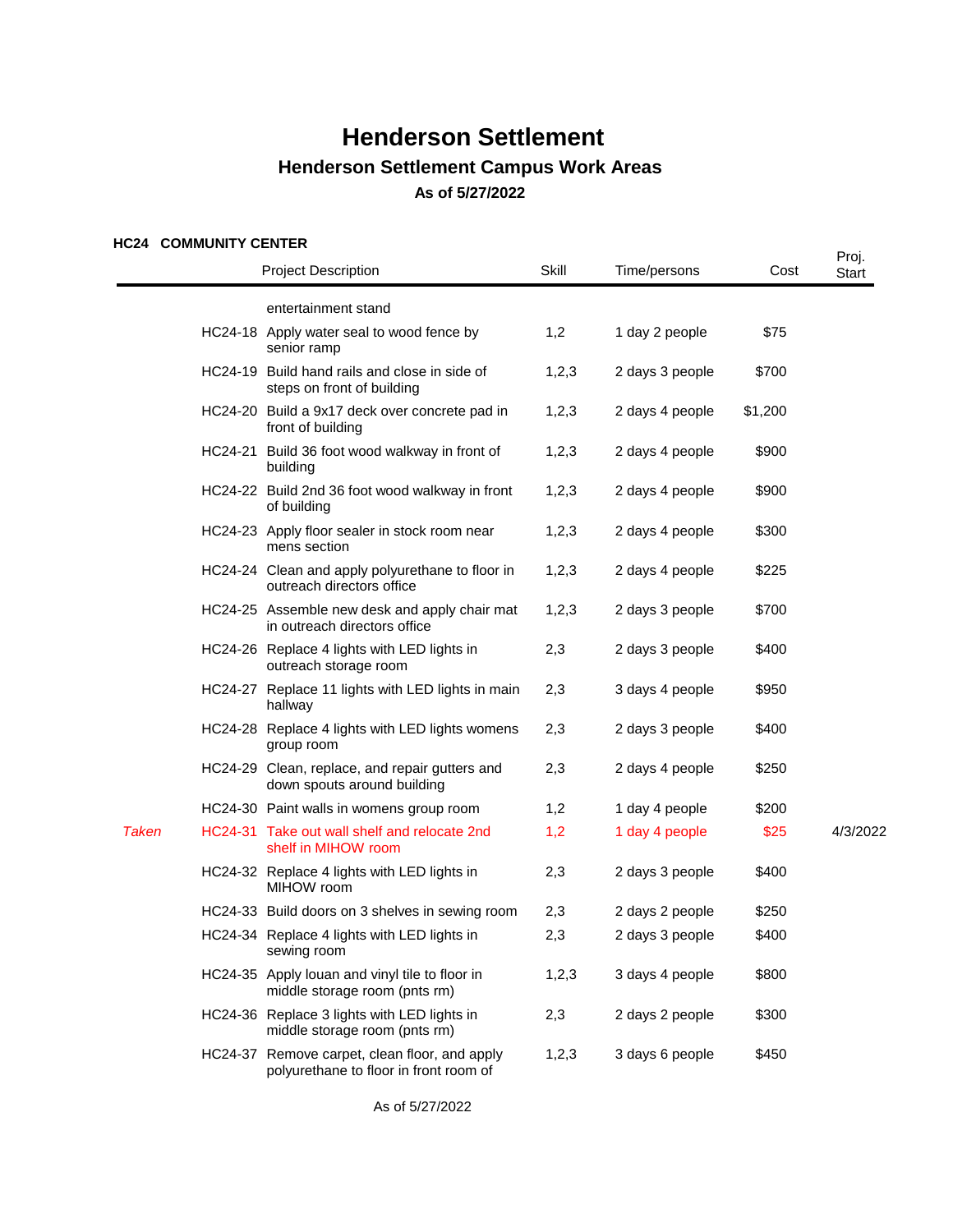### **HC24 COMMUNITY CENTER**

|              | NUZ4 UUMMUNIIIUCNIER | <b>Project Description</b>                                                                               | Skill | Time/persons    | Cost  | Proj.<br>Start |
|--------------|----------------------|----------------------------------------------------------------------------------------------------------|-------|-----------------|-------|----------------|
|              |                      | library                                                                                                  |       |                 |       |                |
|              | HC24-38              | Remove carpet, clean floor and apply<br>polyurethane to floor in back room in<br>library                 | 1,2,3 | 3 days 6 people | \$700 |                |
|              |                      | HC24-39 Build 2 shelves with plexiglass doors in<br>library                                              | 1,2,3 | 3 days 3 people | \$550 |                |
|              |                      | HC24-41 Remove front stall and install bathroom<br>vanity and mirror in mens restroom in<br>main hallway | 1,2,3 | 3 days 3 people | \$600 |                |
|              |                      | HC24-42 Replace 6 lights with LED lights in youth<br>learning center                                     | 2,3   | 2 days 4 people | \$650 |                |
|              |                      | HC24-43 Replace 10 lights with LED lights in<br>senior kitchen                                           | 2,3   | 3 days 4 people | \$175 |                |
| <b>Taken</b> |                      | HC24-44 Install ventless range hood in senior<br>kitchen                                                 | 2,3   | 1 day 2 people  | \$175 | 4/3/2022       |
|              |                      | HC24-45 Paint walls in senior kitchen                                                                    | 1,2   | 1 day 4 people  | \$175 |                |
| <b>Taken</b> |                      | HC24-46 Paint shelf in thrift store sales room                                                           | 1,2   | 1 day 2 people  | \$50  | 9/25/2022      |
|              |                      | HC24-47 Replace 3 small lights with LED lights in<br>hallway by former food pantry                       | 2,3   | 1 day 3 people  | \$200 |                |
|              |                      | HC24-48 Install transition strip at thrift store office                                                  | 2     | 1 day 1 person  | \$25  |                |
|              |                      | HC24-49 Seal floor in mens section of thrift store                                                       | 1,2   | 1 day 4 people  | \$200 |                |
|              |                      | HC24-50 Clean, paint, and apply sealer to<br>concrete floor in former food pantry                        | 1,2   | 3 days 4 people | \$350 |                |
|              |                      | HC24-51 Paint walls in former food pantry                                                                | 1,2,3 | 1 day 4 people  | \$225 |                |
|              |                      | HC24-52 Install drop ceiling to thrift store<br>receiving room                                           | 1,2,3 | 3 days 4 people | \$500 |                |
|              |                      | HC24-53 Build large storage shelf in old furnace<br>room                                                 | 1,2,3 | 1 day 3 people  | \$250 |                |
|              |                      | HC24-54 Replace 6 lights with LED lights in<br>community development office and<br>hallway               | 2,3   | 2 days 4 people | \$650 |                |
|              |                      | HC24-55 Paint walls and ceiling in youth<br>development office                                           | 1,2   | 2 days 4 people | \$150 |                |
|              |                      | HC24-56 Pressure wash pathway to promise                                                                 | 1,2   | 1 day 3 people  | \$75  |                |
| <b>Taken</b> |                      | HC24-57 Pressure wash and apply water seal to<br>deck and shelter at senior center                       | 1,2   | 2 days 4 people | \$200 | 3/20/2022      |
| <b>Taken</b> |                      | HC24-58 Pressure wash lower vinyl exterior wall<br>below senior center                                   | 1,2   | 1 day 3 people  | \$75  | 3/20/2022      |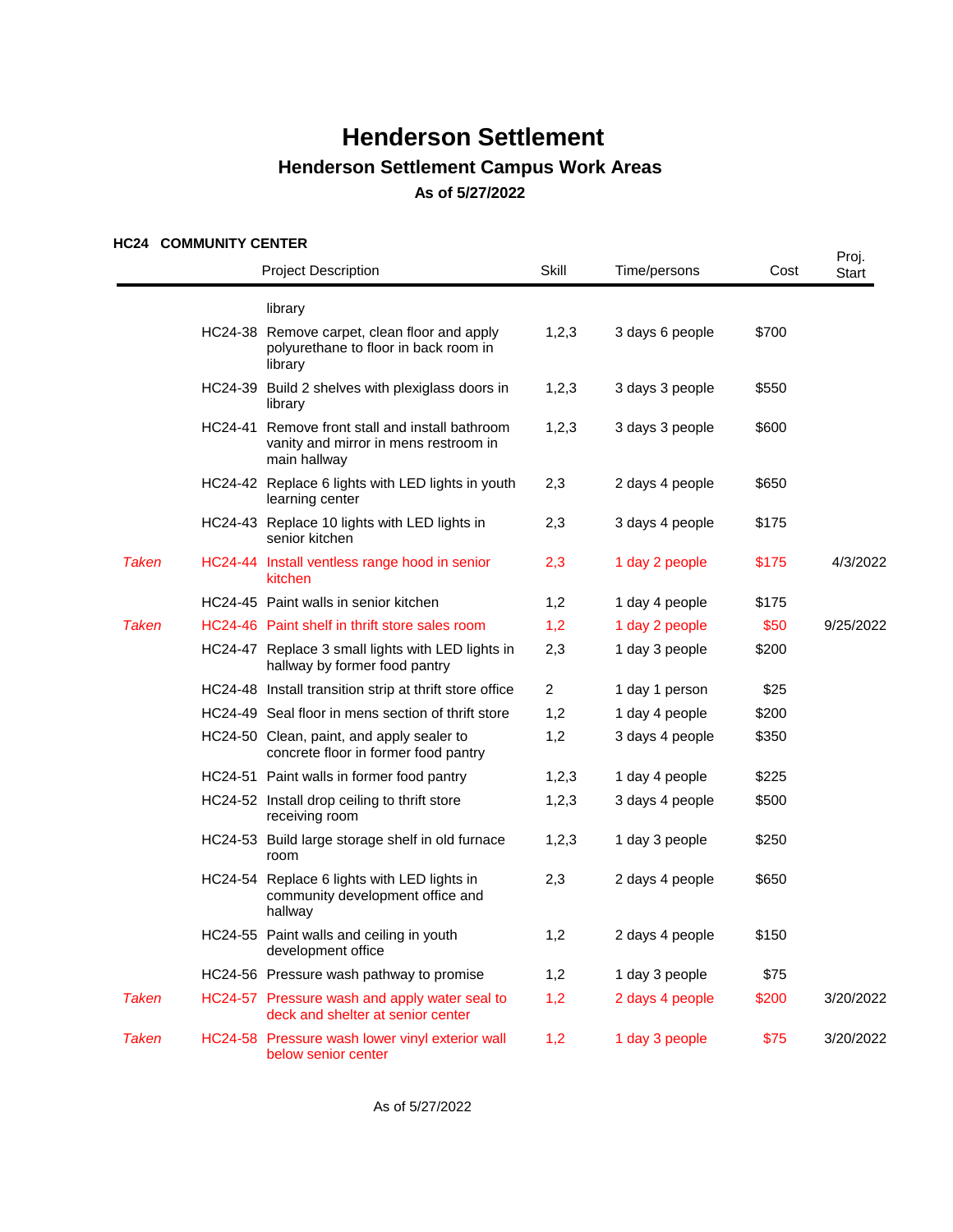### **HC24 COMMUNITY CENTER**

|              | NGLA COMMONILI CENTER | <b>Project Description</b>                                                                                          | Skill | Time/persons    | Cost    | Proj.<br>Start |
|--------------|-----------------------|---------------------------------------------------------------------------------------------------------------------|-------|-----------------|---------|----------------|
|              |                       | HC24-59 Scrape and paint exterior wall by senior<br>center                                                          | 1,2   | 2 days 4 people | \$125   |                |
|              |                       | HC24-60 Repair 2x24 raised garden at senior<br>center                                                               | 1,2,3 | 3 days 4 people | \$150   |                |
|              | HC24-61               | Build 3x24 wood walk with fence rail on<br>1 side at senior center raised garden                                    | 1,2,3 | 3 days 4 people | \$900   |                |
|              |                       | HC24-62 Dig trench, install underground conduit,<br>electric wire and lights to both sides of<br>pathway of promise | 1,2,3 | 5 days 6 people | \$950   |                |
|              |                       | HC24-63 Build steps from middle road to sidewalk<br>at senior center                                                | 1,2,3 | 2 days 4 people | \$600   |                |
|              |                       | HC24-64 Replace stalls and apply louan and vinyl<br>rug to womens restroom and small utility<br>room                | 1,2,3 | 1 week 4 people | \$200   |                |
| <b>Taken</b> |                       | HC24-65 Pressure wash and waterseal steps at<br>senior center parking                                               | 1,2   | 1 day 3 peopl   | \$100   | 6/12/2022      |
|              |                       | HC24-66 Replace laminate flooring in intake office<br>and 2 offices                                                 | 1,2,3 | 5 days 4 people | \$1,000 |                |
|              |                       | HC24-67 Build small block retaining wall outside<br>food pantry                                                     | 1,2,3 | 2 days 4 people | \$900   |                |
|              |                       | HC24-68 Pour concrete pad outside food pantry                                                                       | 1,2,3 | 2 days 4 people | \$800   |                |
|              |                       | HC24-69 Pour 2nd concrete pad outside food<br>pantry                                                                | 1,2,3 | 2 days 4 people | \$800   |                |
|              |                       | HC24-70 Pour 3rd concrete pad outside food<br>pantry                                                                | 1,2,3 | 2 days 4 people | \$800   |                |
|              |                       | HC24-71 Apply floor tile over existing floor in<br>womens section of thrift store                                   | 1,2,3 | 3 days 4 people | \$900   |                |
|              |                       | HC24-72 Apply floor tile over existing floor in<br>mens section of thrift store                                     | 1,2,3 | 3 days 4 people | \$800   |                |
|              |                       | HC24-73 Replace 8 lights with LED lights in stock<br>room                                                           | 2,3   | 2 days 4 people | \$850   |                |
|              |                       | HC24-74 Replace 8 lights with LED lights in 2nd<br>stock room                                                       | 2,3   | 2 days 4 people | \$850   |                |
|              |                       | HC24-75 Replace 8 lights with LED lights in 3rd<br>stock room                                                       | 2,3   | 2 days 4 people | \$850   |                |
|              |                       | HC24-76 Replace 9 lights with LED lights in 4th<br>stock room                                                       | 2,3   | 2 days 4 people | \$950   |                |
|              |                       | HC24-78 Replace 1 light with LED light in back<br>stock room (old furnace room)                                     | 2,3   | 1 day 2 people  | \$100   |                |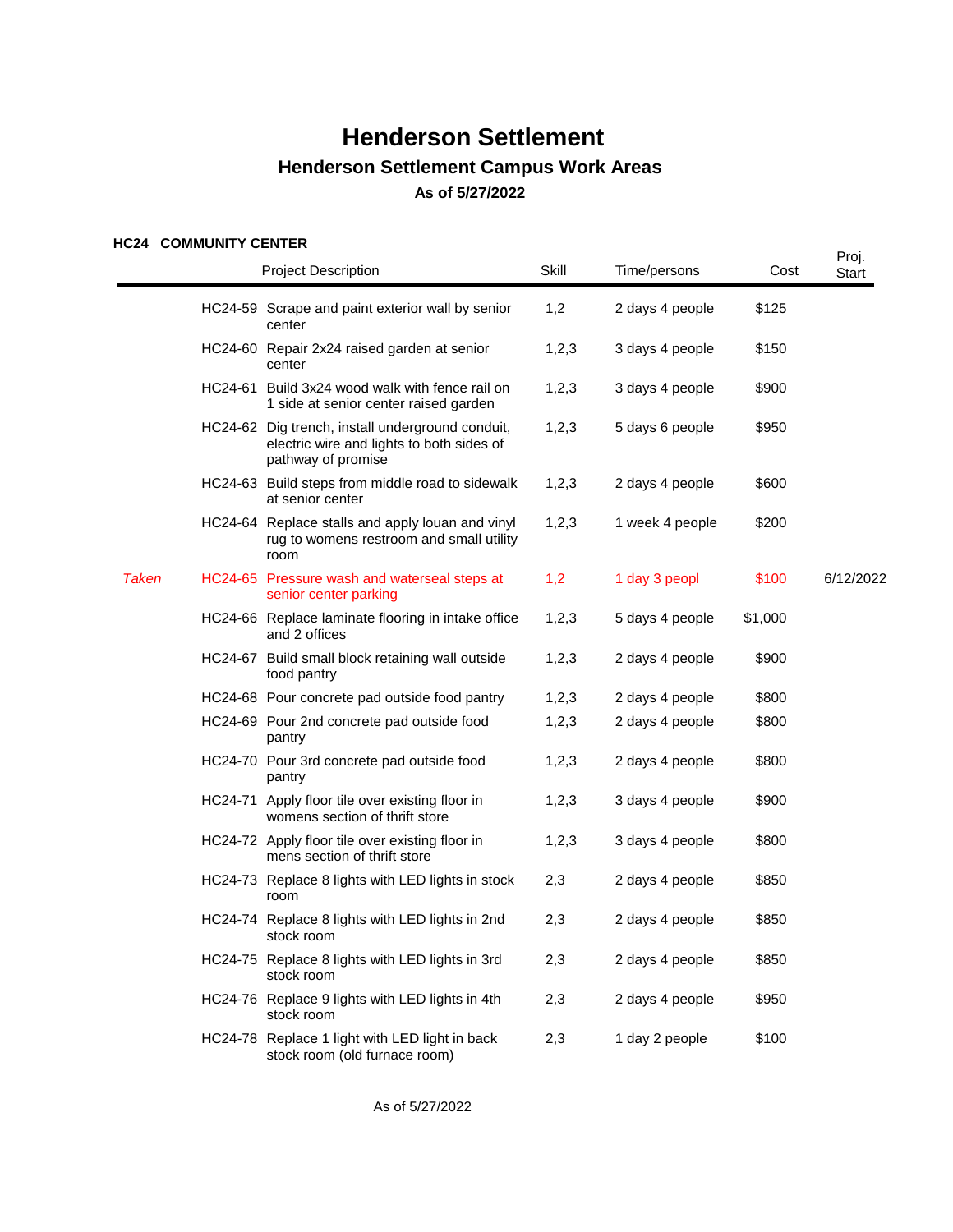### **HC24 COMMUNITY CENTER**

|  |                                                                                                                         |       |                 |         | Proj. |
|--|-------------------------------------------------------------------------------------------------------------------------|-------|-----------------|---------|-------|
|  | <b>Project Description</b>                                                                                              | Skill | Time/persons    | Cost    | Start |
|  | HC24-79 Sew curtains for 4 windows in senior<br>kitchen                                                                 | 3     | 2 days 3 people | \$150   |       |
|  | HC24-80 Sew curtains for 4 windows in former<br>food pantry                                                             | 3     | $2$ day $2$     | \$150   |       |
|  | HC24-81 Sew curtains for 4 windows in new thrift<br>store stock room                                                    | 3     | $2$ day $2$     | \$150   |       |
|  | HC24-82 Apply ferring strips and vinyl siding to<br>food pantry building                                                | 1,2,3 | 2 days 4 people | \$1,100 |       |
|  | HC24-83 Apply ferring strips and metal roofing to<br>food pantry building                                               | 1,2,3 | 2 days 4 people | \$700   |       |
|  | HC24-84 Replace unloading ramp at thrift store                                                                          | 1,2,3 | 1 day 3 people  | \$150   |       |
|  | HC24-85 Redo senior flower garden                                                                                       | 1,2   | 1 day 3 people  | \$250   |       |
|  | HC24-86 Paint metal handrails outside thrift store<br>and community center front door                                   | 1,2   | 1 day 2 people  | \$100   |       |
|  | HC24-87 Seal all wood on rails and steps at<br>community center front                                                   | 1,2   | 1 day 1 person  | \$100   |       |
|  | HC24-88 Redo flower bed at community center<br>steps                                                                    | 1,2   | 1 day 2 people  | \$150   |       |
|  | HC24-89 Scrape and stain all wood at<br>entertainment stand                                                             | 1,2   | 2 days 3 people | \$250   |       |
|  | HC24-90 Apply sheeting to floor, apply floor<br>covering, and sheeting to walls in<br>community services bathroom entry | 1,2,3 | 4 days 4 people | \$800   |       |
|  | HC24-91 Build enclosed walkway from food<br>pantry to cooler/freezer building                                           | 1,2,3 | 4 days 5 people | \$950   |       |
|  | HC24-92 Remodel sitting area at pathway of<br>promise                                                                   | 1,2,3 | 4 days 5 people | \$1,400 |       |

### **HC25 GYMNASIUM**

|                     | <b>Project Description</b>                                        | Skill | Time/persons    | Cost    | Proj.<br><b>Start</b> |
|---------------------|-------------------------------------------------------------------|-------|-----------------|---------|-----------------------|
| HC <sub>25</sub> -1 | Create access door at stage area                                  | 2,3   | 2 days 3 people | \$250   |                       |
| HC25-2              | Apply metal sheeting to exterior wall and<br>one side of building | 1,2,3 | 1 week 8 people | \$1,200 |                       |
| HC25-3              | Install gutter guards                                             | 2,3   | 1 day 4 people  | \$300   |                       |
| HC25-4              | Replace double door at gym entrance                               | 2,3   | 3 days 4 people | \$600   |                       |
| HC <sub>25</sub> -5 | Create storage area in attic space                                | 1,2,3 | 3 days 4 people | \$900   |                       |
| HC25-6              | Replace metal sheeting around 7                                   | 1,2,3 | $3$ day $6$     | \$1,000 |                       |
|                     |                                                                   |       |                 |         |                       |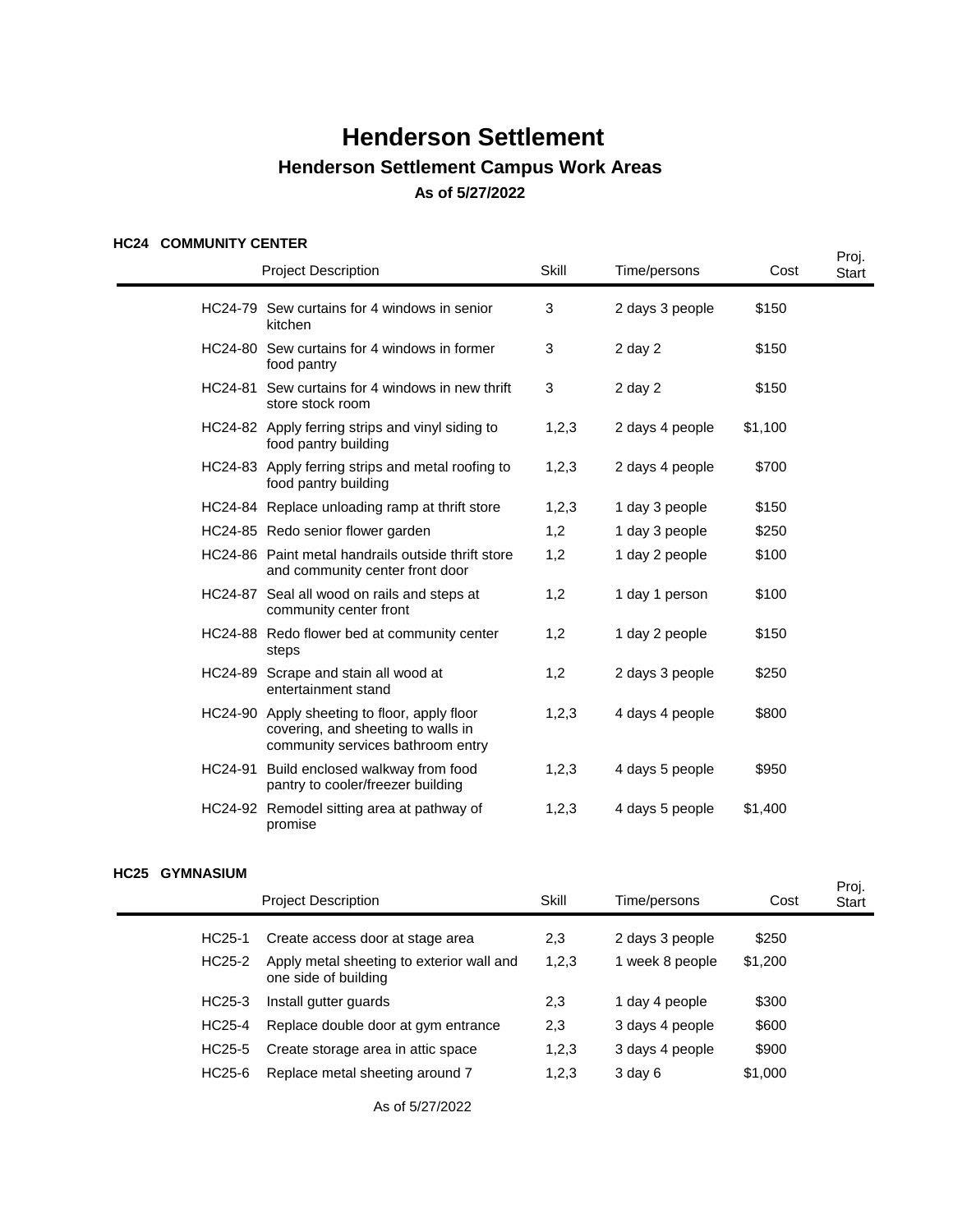### **HC25 GYMNASIUM**

| טגעו         | ועוטוטמאוועו דט | <b>Project Description</b>                                             | Skill | Time/persons    | Cost  | Proj.<br><b>Start</b> |
|--------------|-----------------|------------------------------------------------------------------------|-------|-----------------|-------|-----------------------|
|              |                 | windows                                                                |       |                 |       |                       |
|              | <b>HC25-7</b>   | Paint facia boards on eaves of gym                                     | 1,2   | 1 day $2$       | \$50  |                       |
|              | <b>HC25-8</b>   | Paint and caulk inside window trim in<br>gym                           | 1,2   | 1 day $2$       | \$100 |                       |
|              | HC25-9          | Pressure wash and water seal wood<br>walk way                          | 1,2   | 2 days 4 people | \$225 |                       |
|              |                 | HC25-10 Repair bleacher boards near concession<br>stand and exit door  | 2,3   | 1 day 2 people  | \$150 |                       |
|              |                 | HC25-11 Pressure wash metal on mission dorm<br>side                    | 1,2   | 1 day 2 people  | \$25  |                       |
|              |                 | HC25-12 Paint entry room at front door, walls and<br>floor             | 1,2   | 1 day 2 people  | \$100 |                       |
| <b>Taken</b> |                 | HC25-13 Pressure wash and apply waterseal to<br>end porch on gym       | 1,2   | 1 day 4 people  | \$175 | 6/12/2022             |
|              |                 | HC25-14 Create opening and install slider window<br>in concession area | 2,3   | 1 day 2 people  | \$250 |                       |
| <b>Taken</b> |                 | HC25-15 Paint boys restroom walls and door                             | 1,2   | 2 days 5 people | \$175 | 4/3/2022              |
|              |                 | HC25-16 Paint and apply sealer to concrete floor<br>in boys restroom   | 1,2   | 2 days 3 people | \$225 |                       |
|              |                 | HC25-17 Paint walls in girls restroom                                  | 1,2   | 2 days 5 people | \$175 |                       |
|              |                 | HC25-18 Paint and apply sealer to concrete floor<br>in girls restroom  | 1,2   | 2 days 3 people | \$225 |                       |
|              |                 | HC25-19 Replace vanity top in girls restroom                           | 2,3   | 1 day 2 people  | \$100 |                       |
|              |                 | HC25-20 Paint walls inside gym                                         | 1,2   | 4 days 4 people | \$400 |                       |
| <b>Taken</b> |                 | HC25-21 Paint all bleachers                                            | 1,2   | 2 days 4 people | \$100 | 3/20/2022             |
|              |                 | HC25-23 Replace lights in men and womens<br>restrooms with LED lights  | 2,3   | 1 day 2 people  | \$400 |                       |

#### **HC26 MISSION DORMITORY**

| <b>Project Description</b> |                                                                | Skill | Time/persons | Cost  | Proj.<br><b>Start</b> |
|----------------------------|----------------------------------------------------------------|-------|--------------|-------|-----------------------|
| HC <sub>26</sub> -1        | Dig out, form up, mix concrete, and pour<br>35x4 ' sidewalk #1 | 1,2,3 | 1 wk 6       | \$550 |                       |
| HC26-2                     | Dig out, form up, mix concrete, and pour<br>35x4 sidewalk #2   | 1,2,3 | 1 wk 6       | \$550 |                       |
| HC26-3                     | Dig out, form up, mix concrete, and pour<br>35x4 'sidewalk #3  | 1,2,3 | 1 wk 6       | \$550 |                       |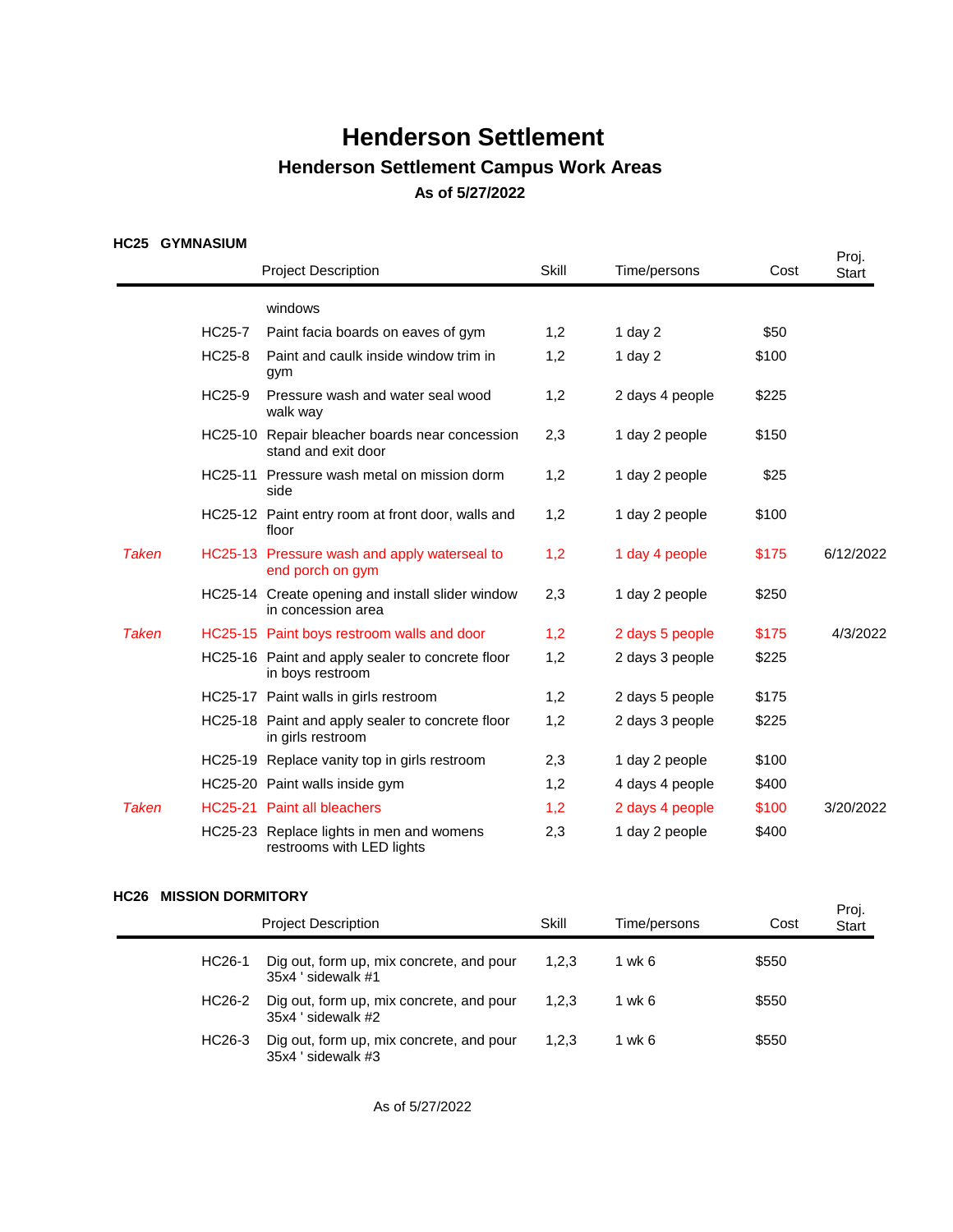### **HC26 MISSION DORMITORY**

| ו חטוווחטש וושוטסוויו שגטח | <b>Project Description</b>                                                    | Skill | Time/persons    | Cost    | Proj.<br><b>Start</b> |
|----------------------------|-------------------------------------------------------------------------------|-------|-----------------|---------|-----------------------|
| HC26-4                     | Replace (1) window in upstairs lobby                                          | 2,3   | 1 day 3 people  | \$700   |                       |
| <b>HC26-5</b>              | Replace (2nd) window in upstairs lobby                                        | 2,3   | 1 day 3 people  | \$700   |                       |
| HC26-6                     | Pressure wash and water seal front deck<br>and handicap ramp                  | 1,2   | 2 days 4 people | \$350   |                       |
| <b>HC26-7</b>              | Pressure wash and water seal back and<br>side decks                           | 1,2   | 2 days 4 people | \$450   |                       |
| HC26-8                     | Clean walls and apply drylock in breaker<br>box room                          | 1,2   | 1 day 3 people  | \$250   |                       |
| HC26-9                     | Water seal fence near retaining wall                                          | 1,2   | 1 day 3 people  | \$100   |                       |
|                            | HC26-11 Water seal fence near kitchen garbage<br>house                        | 1,2   | 1 day 2 people  | \$75    |                       |
|                            | HC26-12 Water seal steps and handrails going to<br><b>Mission Dorm</b>        | 1,2   | 1 day 2 people  | \$75    |                       |
|                            | HC26-13 Add LED step lights to stairs going down<br>to Mission Dorm           | 2,3   | 1 day 2 people  | \$300   |                       |
|                            | HC26-14 Install gate to access HVAC and fire<br>connection                    | 2,3   | 1 day 2 people  | \$150   |                       |
|                            | HC26-15 Install 10 LED lights in lobby                                        | 2,3   | 3 days 4 people | \$900   |                       |
|                            | HC26-16 Install 10 LED lights in lobby                                        | 2,3   | 3 days 4 people | \$900   |                       |
|                            | HC26-17 Install 4 LED lights in lobby                                         | 2,3   | 1 day 2 people  | \$350   |                       |
|                            | HC26-18 Install 10 LED lights in confrence room                               | 2,3   | 3 days 4 people | \$900   |                       |
|                            | HC26-19 Install 10 LED lights in confrence room                               | 2,3   | 3 days 4 people | \$900   |                       |
|                            | HC26-20 Install 10 LED lights in confrence room                               | 2,3   | 3 days 4 people | \$900   |                       |
|                            | HC26-21 Install 6 LED lights in mens bathroom<br>upstairs and 5 vanity lights | 2,3   | 3 days 4 people | \$1,000 |                       |
|                            | HC26-22 Install 10 LED lights in mens bunk area<br>upstairs                   | 2,3   | 3 days 4 people | \$900   |                       |
|                            | HC26-23 Install 10 LED lights in mens bunk area<br>upstairs                   | 2,3   | 3 days 4 people | \$900   |                       |
|                            | HC26-24 Install 7 LED lights in mens bunk area<br>upstairs                    | 2,3   | 2 days 4 people | \$450   |                       |
|                            | HC26-25 Install 10 LED lights in womens bunk<br>area upstairs                 | 2,3   | 3 days 4 people | \$900   |                       |
|                            | HC26-26 Install 10 LED lights in womens bunk<br>area upstairs                 | 2,3   | 3 days 4 people | \$900   |                       |
|                            | HC26-27 Install 7 LED lights in womens bunk area<br>upstairs                  | 2,3   | 2 days 4 people | \$450   |                       |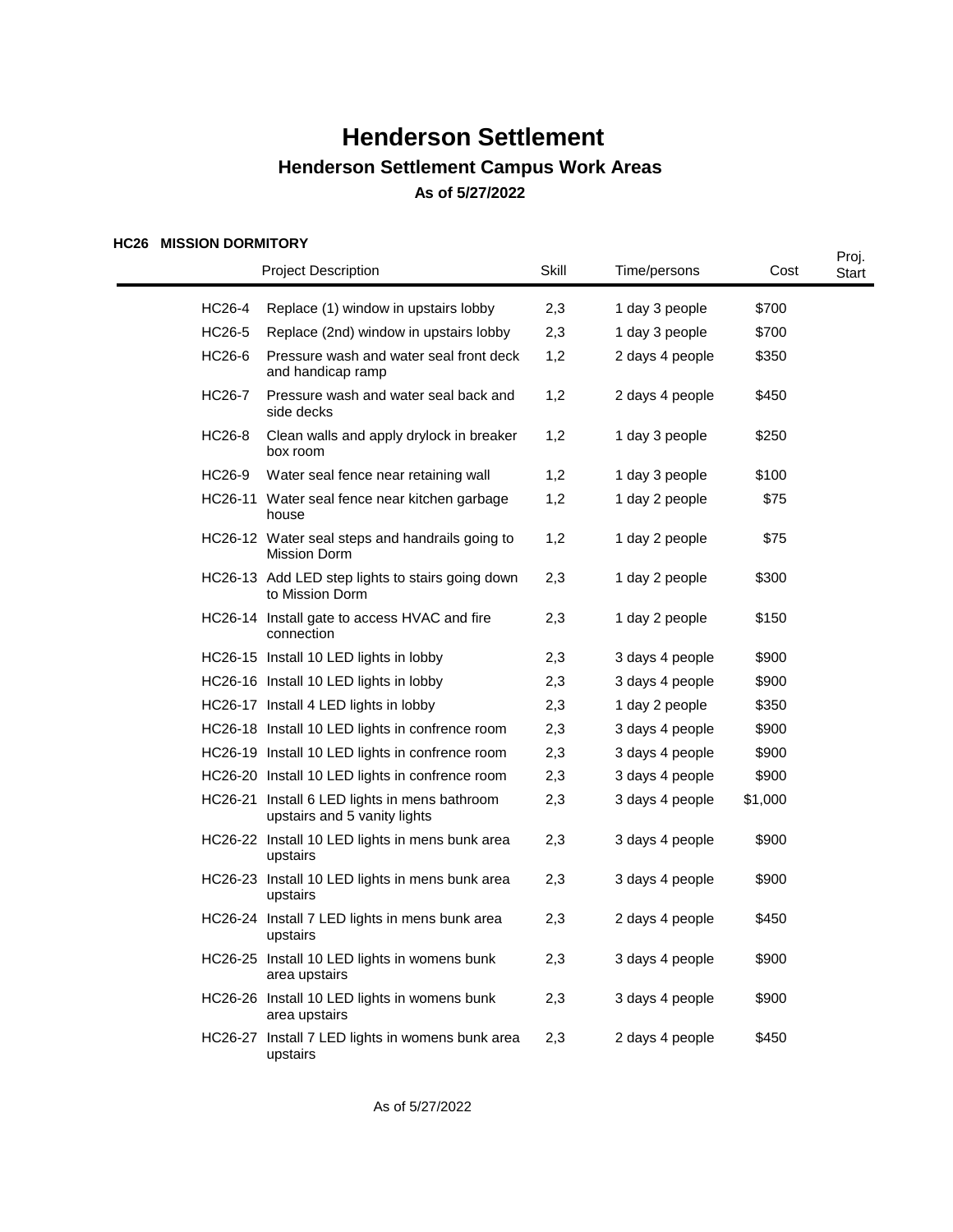### **HC26 MISSION DORMITORY**

|              | ULLO MINOIUN PURMITURT | <b>Project Description</b>                                                       | Skill | Time/persons    | Cost    | Proj.<br>Start |
|--------------|------------------------|----------------------------------------------------------------------------------|-------|-----------------|---------|----------------|
|              |                        | HC26-28 Install 6 LED lights in womens bathroom<br>upstairs and 5 vanity lights  | 2,3   | 3 days 4 people | \$1,000 |                |
|              |                        | HC26-29 Install 2 LED lights in womens bathroom                                  | 2,3   | 1 day 2 people  | \$100   |                |
|              |                        | HC26-30 Install LED light in stairwell                                           | 2,3   | 1 day 2 people  | \$50    |                |
|              |                        | HC26-31 Install 6 LED lights in front section of<br>craft store                  | 2,3   | 2 days 2 people | \$500   |                |
|              |                        | HC26-32 Install 9 LED lights in back section of<br>craft store                   | 2,3   | 3 days 4 people | \$750   |                |
|              |                        | HC26-33 Install 10 LED lights in mens bunk area<br>down stairs                   | 2,3   | 3 days 4 people | \$900   |                |
|              |                        | HC26-34 Install 10 LED lights in mens bunk area<br>down stairs                   | 2,3   | 3 days 4 people | \$900   |                |
|              |                        | HC26-35 Install 7 LED lights in mens bunk area<br>down stairs                    | 2,3   | 2 days 4 people | \$450   |                |
|              |                        | HC26-36 Install 10 LED lights in womens bunk<br>area down stairs                 | 2,3   | 3 days 4 people | \$900   |                |
|              |                        | HC26-37 Install 10 LED lights in womens bunk<br>area down stairs                 | 2,3   | 3 days 4 people | \$900   |                |
|              |                        | HC26-38 Install 7 LED lights in womens bunk area<br>upstairs                     | 2,3   | 2 days 4 people | \$450   |                |
|              |                        | HC26-39 Install 6 LED lights in mens bathroom<br>down stairs and 5 vanity lights | 2,3   | 3 days 4 people | \$1,000 |                |
|              |                        | HC26-40 Install 2 LED lights in mens bathroom<br>down stairs                     | 2,3   | 1 day 2 people  | \$100   |                |
|              |                        | HC26-41 Install 1 LED light in cleaning closet                                   | 2,3   | 1 day 2 people  | \$50    |                |
| <b>Taken</b> |                        | HC26-42 Paint walls of men section and ceilings<br>upstair                       | 1,2   | 2 days 6 people | \$300   | 4/24/2022      |
| <b>Taken</b> |                        | HC26-43 Paint walls of men section and ceilings<br>downstair                     | 1,2   | 2 days 6 people | \$200   | 5/22/2022      |
| <b>Taken</b> |                        | HC26-44 Paint walls of women section and<br>ceilings upstair                     | 1,2   | 2 days 6 people | \$300   | 4/24/2022      |
| <b>Taken</b> |                        | HC26-45 Paint walls of women section and<br>ceilings downstair                   | 1,2   | 2 days 6 people | \$200   | 3/20/2022      |
|              |                        | HC26-56 Paint hallway and lobby upstairs                                         | 1,2   | 2 days 6 people | \$400   |                |
| <b>Taken</b> |                        | HC26-57 Paint hallway and lobby downstairs                                       | 1,2   | 2 days 6 people | \$400   | 3/20/2022      |
|              |                        | HC26-58 Paint men and womens restrooms<br>upstairs                               | 1,2   | 2 days 4 people | \$200   |                |
|              |                        | HC26-59 Paint men and womens restrooms                                           | 1,2   | 2 days 4 people | \$200   |                |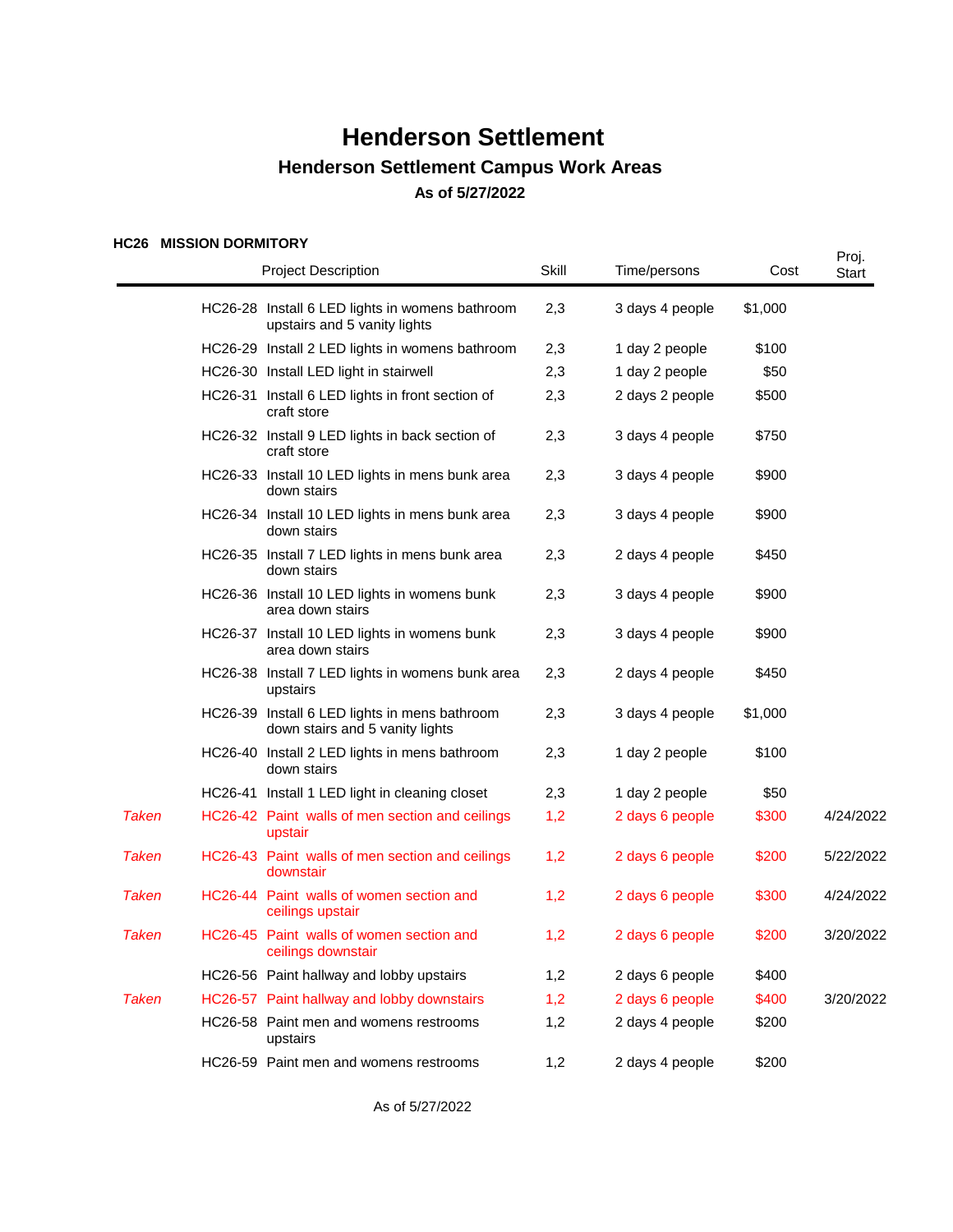### **HC26 MISSION DORMITORY**

|              |                                 | <b>Project Description</b>                                                           | Skill  | Time/persons     | Cost    | Proj.<br>Start |
|--------------|---------------------------------|--------------------------------------------------------------------------------------|--------|------------------|---------|----------------|
|              |                                 | downstairs<br>HC26-60 Replace front ext door                                         | 2,3    | 1 day 2 people   | \$300   |                |
|              | <b>HC27 KITCHEN/DINING HALL</b> |                                                                                      |        |                  |         |                |
|              |                                 | <b>Project Description</b>                                                           | Skill  | Time/persons     | Cost    | Proj.<br>Start |
|              | HC27-2                          | Replace (6) windows upstairs                                                         | 1,2,3  | 1 week 4 people  | \$1,050 |                |
|              | HC27-3                          | Install second half of drain pipe from<br>dining hall to hwy 190                     | 1,2,3. | 3 days 4 people  | \$550   |                |
|              | HC27-4                          | Enclose window of west side mens<br>bathroom                                         | 2,3    | 2 days 2 people  | \$175   |                |
|              | HC27-5                          | Gravel parking area at garbage house                                                 | 1,2,3  | $2$ day $6$      | \$700   |                |
|              | HC27-6                          | Repair some spots on roof of garbage<br>house then cover with metal                  | 1,2,3  | 2 days 4 people  | \$200   |                |
| <b>Taken</b> | <b>HC27-8</b>                   | Paint exterior freezer at back entrance                                              | 1,2    | 1 day $3$        | \$125   | 9/25/2022      |
|              | HC27-9                          | Install gutter guards                                                                | 2,3    | 2 days 4 people  | \$400   |                |
|              |                                 | HC27-10 Wire and plumb stock room, install<br>washer and dryer                       | 2,3    | $2$ day $3$      | \$800   |                |
|              |                                 | HC27-11 Replace ceiling tile over mop sink                                           | 1,2    | 1 day 2 people   | \$100   |                |
|              |                                 | HC27-12 Stud walls, build handrail, and replace<br>door near cooler and steps        | 2,3    | 2 day 2          | \$450   |                |
|              |                                 | HC27-13 Pint trim on windows to match rest of<br>building                            | 1,2    | 1 day 2 people   | \$50    |                |
| <b>Taken</b> |                                 | HC27-15 Pressure wash and water seal deck                                            | 1,2    | 2 days 4 people  | \$325   | 9/25/2022      |
|              |                                 | HC27-19 Replace 6 airflow vents upstairs and 1<br>downstairs                         | 1,2    | 1 day $2$        | \$100   |                |
|              |                                 | HC27-20 Replace 1 large airflow vent in hallway<br>upstairs                          | 1,2    | 1 day 2          | \$50    |                |
|              | HC27-21                         | Install crown molding in rooms #7 and<br>#8 and in lobby                             | 2,3    | 1 day 2 people   | \$150   |                |
|              |                                 | HC27-22 Scrape and paint womens bathroom<br>walls upstairs                           | 1,2    | 1 day 2 people 2 | \$75    |                |
|              |                                 | HC27-23 Scrape and paint hallway ceiling and<br>ceiling of rooms #9 and #10 upstairs | 1,2    | 2 days 2 people  | \$100   |                |
|              |                                 | HC27-24 Pressure wash back block wall                                                | 1,2    | 1 day 2 people   | \$125   |                |
|              |                                 | HC27-25 Install down spout to gutter at deck                                         | 2,3    | 1 day 2 people   | \$75    |                |
| <b>Taken</b> |                                 | HC27-26 Water seal tables on back deck                                               | 1,2    | 1 day 4 people   | \$75    | 9/25/2022      |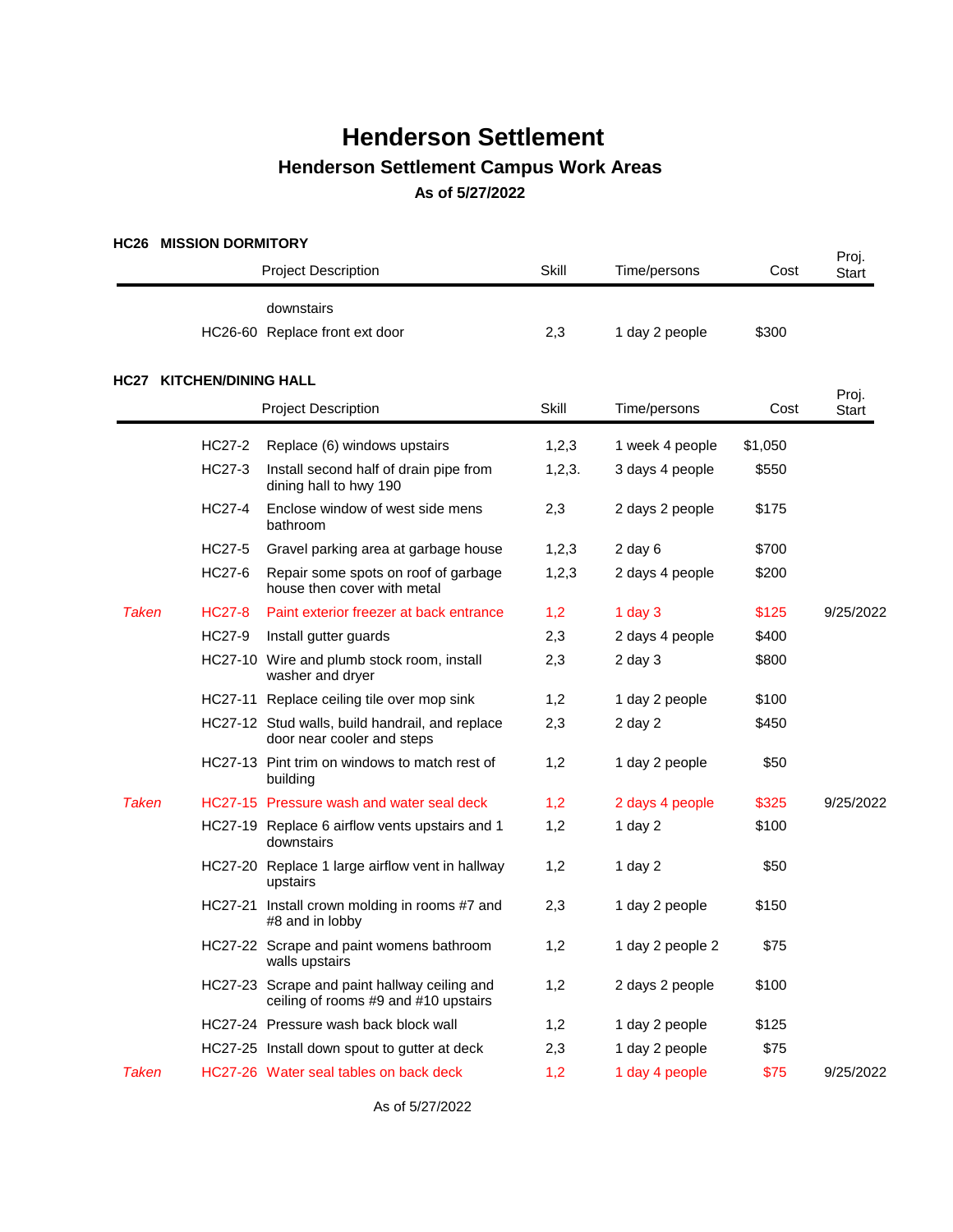### **HC27 KITCHEN/DINING HALL**

|  | <b>Project Description</b>                                                          | Skill | Time/persons    | Cost  | Proj.<br>Start |
|--|-------------------------------------------------------------------------------------|-------|-----------------|-------|----------------|
|  |                                                                                     |       |                 |       |                |
|  | HC27-27 Paint concrete back wall on dining hall                                     | 1,2   | 1 day 6 people  | \$250 |                |
|  | HC27-28 Replace exterior door on small pantry<br>room in dining hall                | 2,3   | 1 day 2 people  | \$275 |                |
|  | HC27-29 Repair some soffit on back of dining hall                                   | 2,3   | 1 day 2 people  | \$200 |                |
|  | HC27-30 Install elbow to down spout over roof on<br>small back porch at dining hall | 2,3   | 1 day 2 people  | \$75  |                |
|  | HC27-31 Remove and replace carpet with<br>laminate on upstairs livingroom floor     | 1,2,3 | 3 days 4 people | \$600 |                |
|  | HC27-32 Enlarge opening and install exterior door<br>at cooler room                 | 2,3   | 1 day 3 people  | \$250 |                |
|  | HC27-33 Replace mop sink                                                            | 2,3   | 1 day 2 people  | \$350 |                |
|  | HC27-34 Paint walls in room 6                                                       | 1,2   | 1 day 3 people  | \$50  |                |
|  | HC27-35 Install 10 LED lights in dining room                                        | 2,3   | 3 days 4 people | \$900 |                |
|  | HC27-36 Install 10 LED lights in dining room                                        | 2,3   | 3 days 4 people | \$900 |                |
|  | HC27-37 Install 10 LED lights in dining room                                        | 2,3   | 3 days 4 people | \$900 |                |
|  | HC27-38 Install 5 LED lights in dining room                                         | 2,3   | 2 days 4 people | \$450 |                |
|  | HC27-39 Install 2 LED lights in dishwasher room                                     | 2,3   | 1 day 2 people  | \$180 |                |
|  | HC27-40 Install 8 LED lights in middle dining room                                  | 2,3   | 2 days 4 people | \$700 |                |
|  | HC27-41 Install 2 LED lights in bathroom                                            | 2,3   | 1 day 2 people  | \$100 |                |
|  | HC27-42 Install 10 LED lights in food prep area                                     | 2,3   | 3 days 4 people | \$900 |                |
|  | HC27-43 Install 5 LED lights in dry storage area<br>near back door                  | 2,3   | 2 days 4 people | \$450 |                |
|  | HC27-44 Install 2 LED lights in small kitchen                                       | 2,3   | 1 day 2 people  | \$150 |                |
|  | HC27-45 Install 3 LED lights in dry storage                                         | 2,3   | 2 days 2 people | \$275 |                |
|  | HC27-46 Install 2 LED lights in mens and womens<br>bathroom upstairs                | 2,3   | 1 day 2 people  | \$180 |                |

### **HC28 ALLEN HOUSE DUPLEX**

| <u>VLV ALLLIIIVUUL DUI LLA</u> |                                     |       |                 |         | Proj.        |
|--------------------------------|-------------------------------------|-------|-----------------|---------|--------------|
| <b>Project Description</b>     |                                     | Skill | Time/persons    | Cost    | <b>Start</b> |
| HC28-1                         | Install gutter to small porch       | 1,2,3 | 2 day 4         | \$175   |              |
| HC28-2                         | Replace 2 windows                   | 2,3   | 2 days 2 people | \$450   |              |
| HC28-3                         | Replace vinyl siding on whole house | 1,2,3 | 4 days 6 people | \$1,500 |              |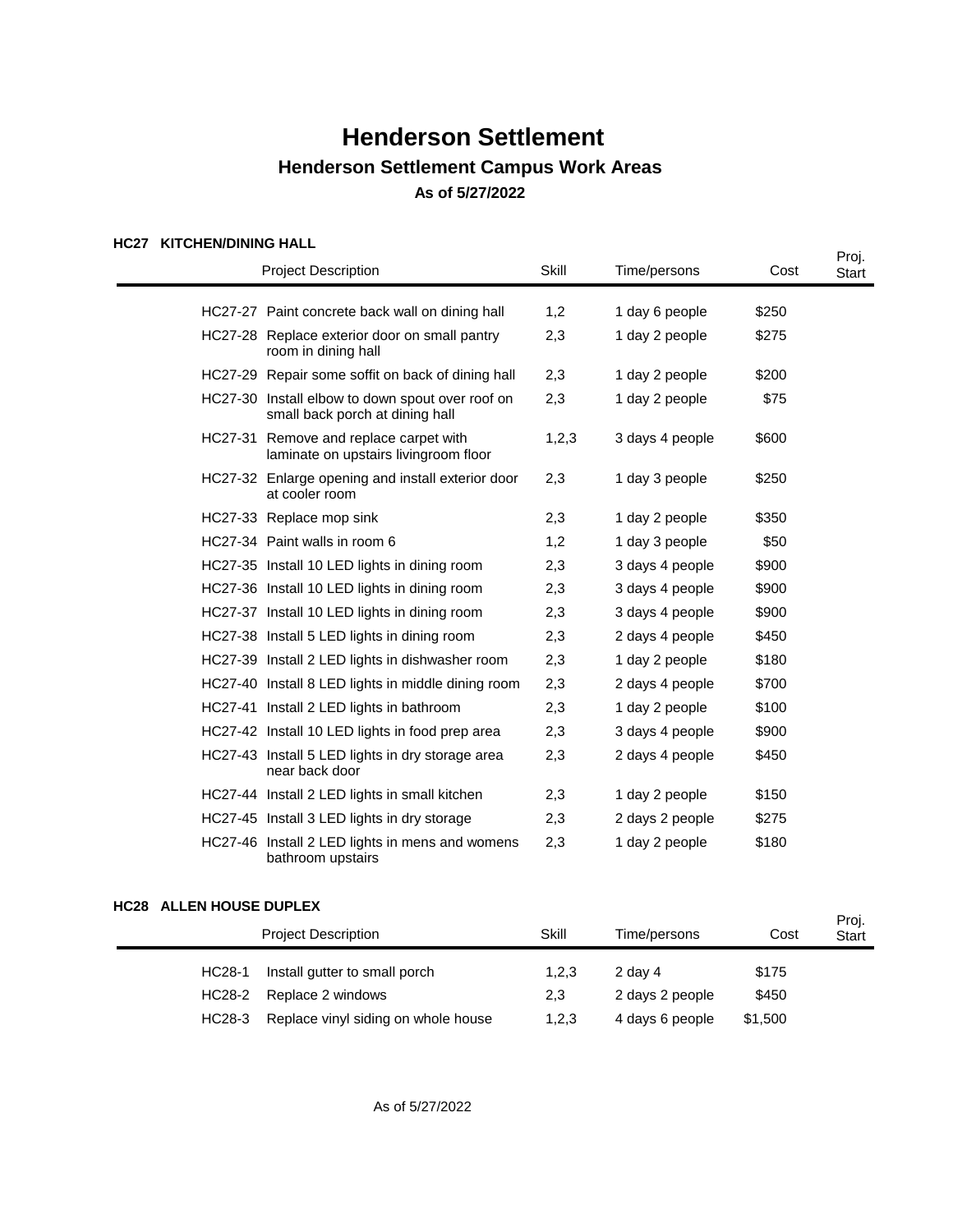### **HC29 VALLEY HOUSE 1**

|       |               | <b>Project Description</b>                      | Skill | Time/persons    | Cost    | Proj.<br>Start |
|-------|---------------|-------------------------------------------------|-------|-----------------|---------|----------------|
|       | HC29-1        | Install (2) storm doors                         | 2,3   | 2 days 2 people | \$400   |                |
| Taken | <b>HC29-2</b> | Pressure wash exterior of house                 | 1,2   | 2 days 4 peopl  | \$50    | 9/25/2022      |
|       | HC29-3        | Paint interior of house (walls and<br>ceilings) | 1,2   | 3 days 4 people | \$200   |                |
|       | HC29-4        | Replace base cabinets                           | 1,2,3 | 2 days 4 people | \$1,000 |                |
|       | HC29-5        | Replace wall cabinets                           | 1,2,3 | 2 days 4 people | \$900   |                |
| Taken | HC29-6        | Paint front porch                               | 1,2   | 1 day 3 people  | \$100   | 9/25/2022      |
|       | HC29-7        | Repair wood on back porch                       | 1,2,3 | 2 days 2 people | \$400   |                |
| Taken | <b>HC29-8</b> | Replace back sreen door                         | 1,2   | 1 day 2 people  | \$75    | 9/25/2022      |
|       | HC29-9        | Replace bottom sash in kitchen window           | 2,3   | 1 day 2 people  | \$125   |                |
|       | HC29-10       | Replace oven vent hood                          | 1,2   | 1 day 2 people  | \$100   |                |
|       |               | HC29-11 Replace bathroom vanity and top         | 2,3   | 1 day 3 people  | \$200   |                |
|       |               | HC29-12 Replace sheetrock in bathroom ceiling   | 1,2,3 | 3 days 2 people | \$350   |                |

#### **HC30 VALLEY HOUSE 2**

| ּטטטו | TALLLI IIVUJL 4 |                                                                     |       |                 |       | Proj.     |
|-------|-----------------|---------------------------------------------------------------------|-------|-----------------|-------|-----------|
|       |                 | <b>Project Description</b>                                          | Skill | Time/persons    | Cost  | Start     |
|       | HC30-1          | Install back exterior door and storm door                           | 2,3   | 2 days 3 people | \$450 |           |
|       | HC30-2          | Replace front exterior door and storm<br>door                       | 2,3   | 2 days 3 people | \$450 |           |
|       | HC30-3          | Replace bathroom vanity and medicine<br>cabinet                     | 2,3   | 2 days 3 people | \$600 |           |
|       | HC30-4          | Install backsplash to wall over bathroom<br>vanity and kitchen sink | 2,3   | 1 day 2 people  | \$150 |           |
|       | HC30-5          | Replace 5 interior doors                                            | 2,3   | 2 days 3 people | \$500 |           |
|       | HC30-6          | Paint bathroom walls                                                | 1,2   | 1 day 2 people  | \$100 |           |
|       | HC30-7          | Remove and replace front steps and<br>hand rail                     | 1,2,3 | 2 days 3 people | \$550 |           |
|       | HC30-8          | Remove and replace side steps and<br>hand rail                      | 1,2,3 | 2 days 3 people | \$550 |           |
|       | HC30-9          | Scrape and paint ramp and front porch                               | 1,2   | 1 day 3 people  | \$350 |           |
| Taken |                 | HC30-10 Pressure was exterior of house                              | 1,2   | 2 days 4 people | \$50  | 9/25/2022 |
|       |                 | HC30-12 Build gate on side porch on house                           | 1,2,3 | 1 day 2 people  | \$75  |           |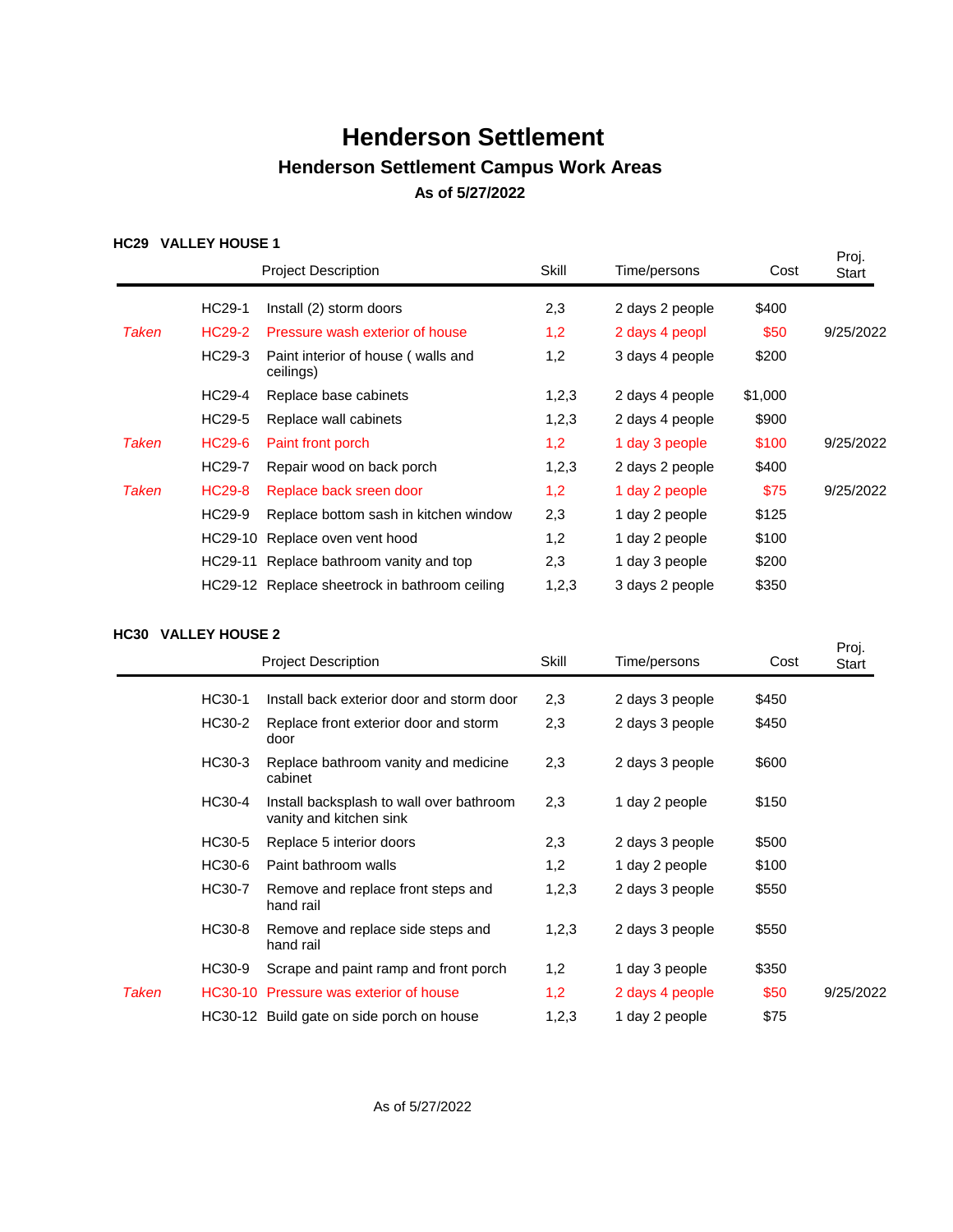### **HC33 MAINTENANCE BUILDING**

|         | <b>Project Description</b>                                                | Skill | Time/persons    | Cost    | Proj.<br>Start |
|---------|---------------------------------------------------------------------------|-------|-----------------|---------|----------------|
| HC33-1  | Cut opening for door into metal and<br>install ext door at furniture room | 1,2,3 | 2 days 3 people | \$300   |                |
| HC33-2  | Build form and pour small concrete slab<br>at furniture room              | 1,2,3 | 2 days 6 people | \$800   |                |
| HC33-3  | Water seal all wood on gazebo                                             | 1,2   | 1 days 2 people | \$100   |                |
| HC33-4  | Apply louan to upstairs wall and paint<br>then build shelves              | 1,2,3 | 3 days 3 people | \$400   |                |
| HC33-5  | Install gutter guards                                                     | 2,3   | 1 day 4 people  | \$300   |                |
| HC33-6  | Replace skylight panels on part of<br>building                            | 2,3   | 1 day 3 people  | \$100   |                |
| HC33-7  | Build small retaining wall around back of<br>work camp shop               | 1,2,3 | 1 week 8 people | \$1,000 |                |
| HC33-8  | Build storage shelves in back shed on<br>maintenance side                 | 1,2,3 | 1 day 3 people  | \$450   |                |
| HC33-9  | Build storage shelves over R room in<br>maintenance side                  | 1,2,3 | 1 day 2 people  | \$250   |                |
| HC33-10 | Apply ferring strips and metal over old<br>metal on new tool room         | 1,2,3 | 2 days 3 people | \$450   |                |
| HC33-11 | Install propane heater to wall in furniture<br>room                       | 3     | 1 day 2 people  | \$400   |                |

#### **HC35 MISCELLANEOUS**

| ບປປ | <b>INIJULLLANLUUJ</b> |                                                                                |       |                 |         | Proj.        |
|-----|-----------------------|--------------------------------------------------------------------------------|-------|-----------------|---------|--------------|
|     |                       | <b>Project Description</b>                                                     | Skill | Time/persons    | Cost    | <b>Start</b> |
|     | HC35-1                | Apply furring strips and metal over<br>shingles on grounds equipment shed      | 1,2,3 | 3 days 6 people | \$1,000 |              |
|     | HC35-2                | Apply insulation board and vinyl siding<br>to gables of grounds equipment shed | 1,2,3 | 2 days 4 people | \$250   |              |
|     | HC35-3                | Apply insulation board and luan to<br>ceiling of grounds equipment shed        | 1,2,3 | 2 days 4 people | \$500   |              |
|     | HC35-4                | Replace gutters on grounds shed                                                | 1,2,3 | 1 day 3 people  | \$100   |              |
|     | HC35-5                | Pressure wash and water seal deck at<br>Vespers point                          | 1,2   | 2 day 2 people  | \$100   |              |
|     | HC35-6                | Dig trinch and lay electric wire in ground<br>for light at cross on hill       | 1,2,3 | 2 day 2 people  | \$200   |              |